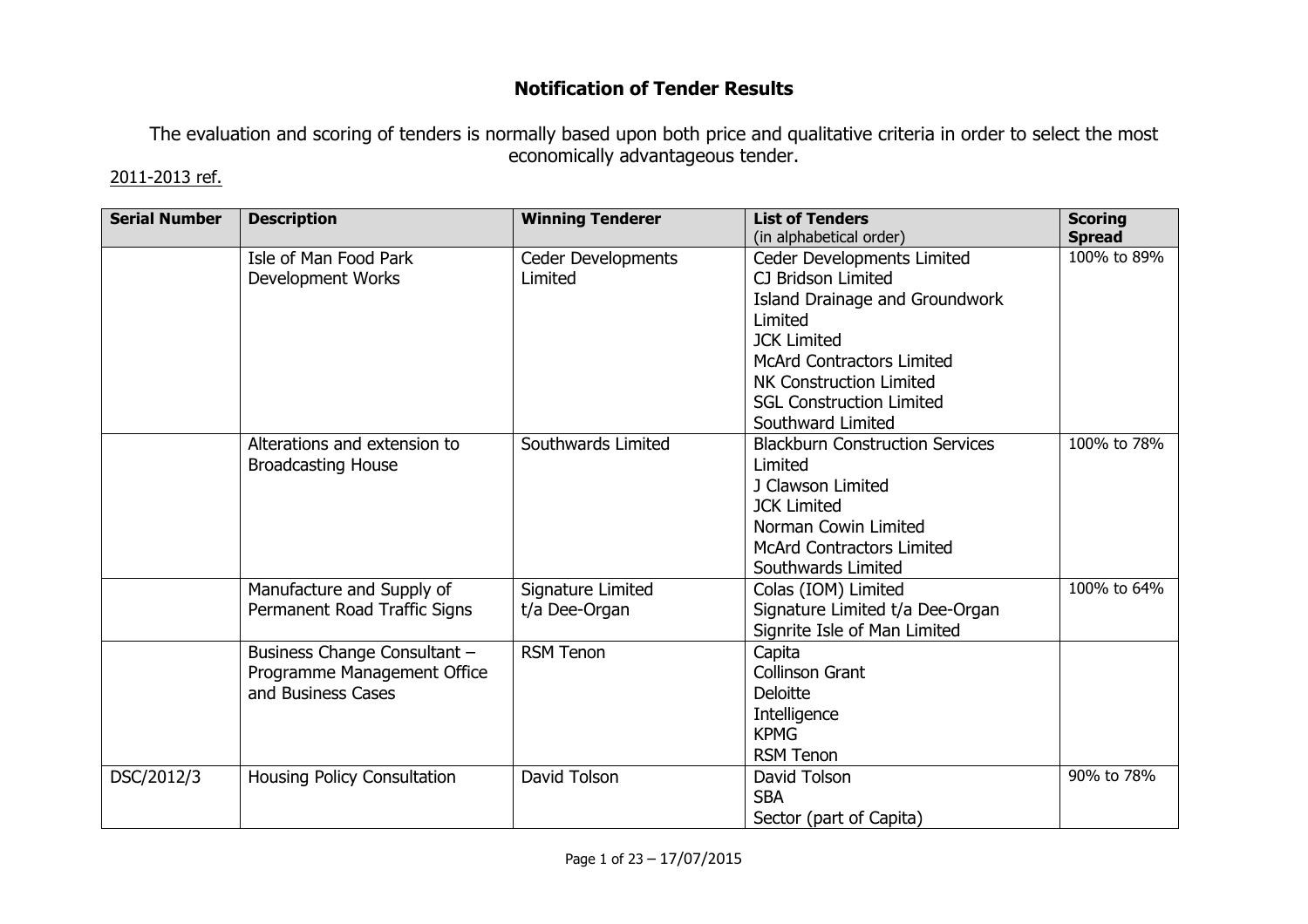| <b>Serial Number</b> | <b>Description</b>                                                                               | <b>Winning Tenderer</b>             | <b>List of Tenders</b><br>(in alphabetical order)                                                                    | <b>Scoring</b><br><b>Spread</b> |
|----------------------|--------------------------------------------------------------------------------------------------|-------------------------------------|----------------------------------------------------------------------------------------------------------------------|---------------------------------|
| All/2012/6           | Reform of Employment Services                                                                    | <b>PWC</b>                          | <b>Collinson Grant</b><br><b>KPMG</b><br><b>PWC</b><br><b>RSM Tenon</b><br><b>SBA</b>                                | 94% to 69%                      |
| CSO/2011/4           | <b>Public Relations and Public Affairs</b>                                                       | <b>Lansons Communications</b>       | <b>Hanover Communications</b><br><b>Lansons Communications</b><br>MSL Group & Cicero Group<br><b>Weber Shandwick</b> | 99% to 68%                      |
| DED/2011/6           | TT MGP Race Management<br>System                                                                 | <b>TAG Heuer Track Intelligence</b> | <b>PDMS</b><br><b>TAG Heuer Track Intelligence</b>                                                                   | 100% to 77%                     |
| DSC/2012/4           | Provision of consultant for review<br>of Social Security & National<br><b>Insurance Policies</b> | <b>RSM Tenon</b>                    | <b>KPMG</b><br><b>RSM Tenon</b>                                                                                      | 100% to 74%                     |
|                      | Project Management Services to<br><b>DSC</b>                                                     | Capita<br>Intelligence              | 2e2<br>Capita<br>Deloitte<br>Intelligence<br><b>KPMG</b><br><b>PWC</b><br><b>SBA</b>                                 |                                 |
| PO/2012/3            | Post Office ICT Managed<br>Services:                                                             |                                     |                                                                                                                      |                                 |
|                      | LOT 1 - Wide, Local Area<br><b>Networks and ADSL</b>                                             | Manx Telecom                        | Manx Telecom<br>Sure                                                                                                 | 100% to 73%                     |
|                      | LOT 2 - Internet Services                                                                        | Manx Telecom                        | Manx Telecom<br>Sure                                                                                                 | 100% to 49%                     |
|                      | LOT $3 - IP$ Telephony                                                                           | Manx Telecom                        | Manx Telecom<br>Synapse                                                                                              | 100% to 55%                     |
|                      | LOT 4 - Exchange Server                                                                          | Manx Telecom                        | Manx Telecom                                                                                                         | 100%                            |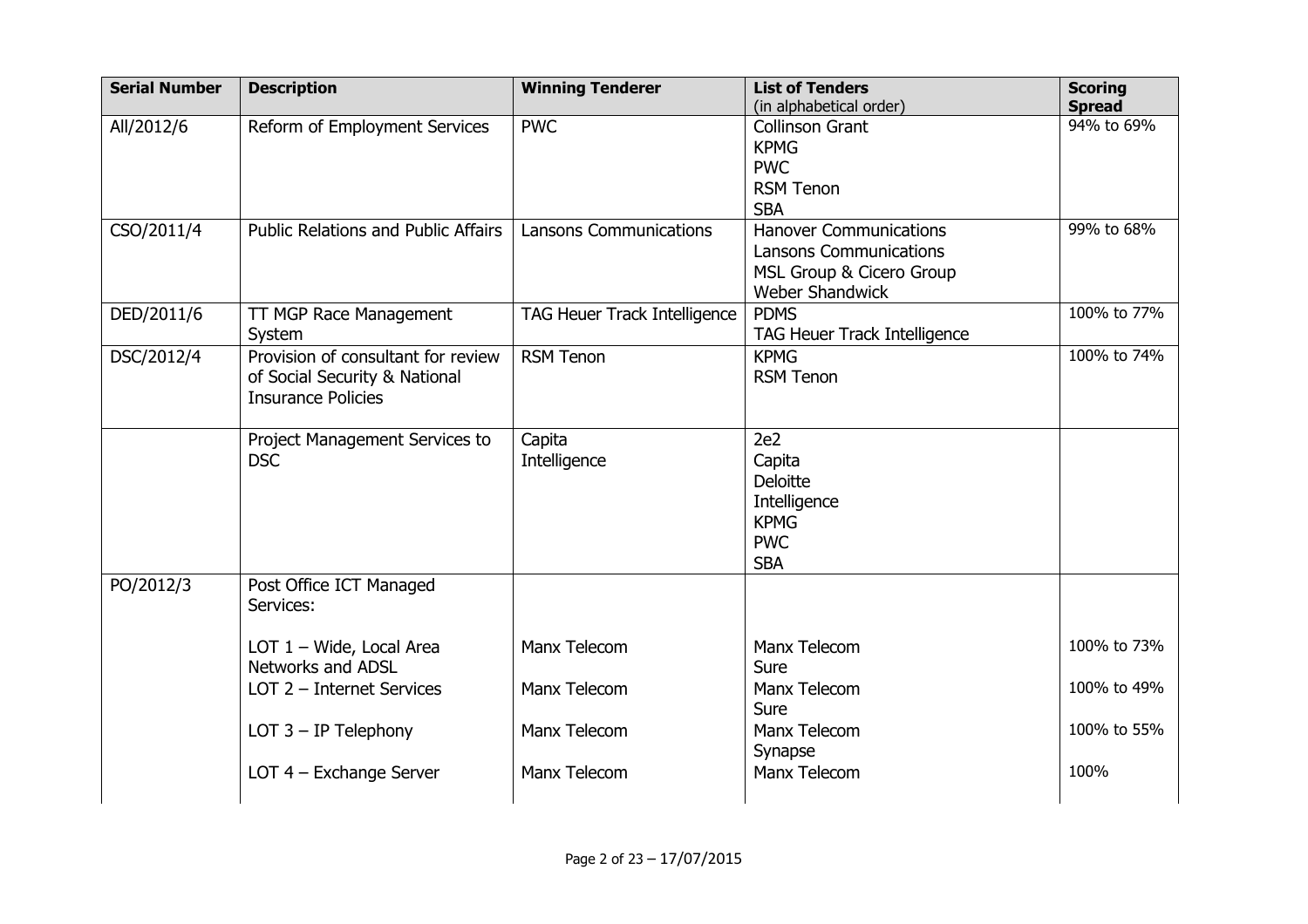| <b>Serial Number</b> | <b>Description</b>                    | <b>Winning Tenderer</b>       | <b>List of Tenders</b>           | <b>Scoring</b> |
|----------------------|---------------------------------------|-------------------------------|----------------------------------|----------------|
|                      |                                       |                               | (in alphabetical order)          | <b>Spread</b>  |
|                      | LOT $5$ – Procurement and             | Manx Telecom                  | Manx Telecom                     | 100% to 50%    |
|                      | Maintenance of Hardware               |                               | <b>Skanco</b>                    |                |
|                      |                                       |                               | Synapse                          |                |
|                      | Business Change Consultant - HR       | <b>Deloitte</b>               | Amor                             |                |
|                      | and Payroll                           |                               | <b>Deloitte</b>                  |                |
|                      |                                       |                               | LintonWharfe                     |                |
|                      |                                       |                               | <b>PWC</b>                       |                |
|                      |                                       |                               | RSM Tenon                        |                |
|                      |                                       |                               | Socitm                           |                |
|                      | Framework Agreement Ready             | Corletts                      | Corletts                         | 100% to 73%    |
|                      | Mixed Type B Bedding Mortar           |                               | Smet                             |                |
|                      | Fire Alarm Maintenance                | Fire Security IOM Ltd         | Fire Security IOM Ltd            | 100% to 33%    |
|                      |                                       |                               | Prospero Building Maintenance    |                |
|                      |                                       |                               | Test & Maintenance Services      |                |
|                      | <b>Actuary for Pensions Authority</b> | Hymans Robertson              | Aon Hewitt                       | 100% to 62%    |
|                      |                                       |                               | Barnett Waddington               |                |
|                      |                                       |                               | <b>GAD</b>                       |                |
|                      |                                       |                               | Hymans Robertson                 |                |
|                      | <b>Pension Schemes Auditor</b>        | <b>PriceWaterhouseCoopers</b> | <b>Deloitte</b>                  | 98% to 52%     |
|                      |                                       | <b>LLC</b>                    | <b>KPMG</b>                      |                |
|                      |                                       |                               | <b>PKF</b>                       |                |
|                      |                                       |                               | <b>PWC</b>                       |                |
|                      |                                       |                               | <b>RSM Tenon</b>                 |                |
|                      | Provision of External Services in     | World Class Learning          | <b>Chester University</b>        | 88% to 36%     |
|                      | relation to the School Self-Review    |                               | <b>Improve English</b>           |                |
|                      | and Evaluation Process in the Isle    |                               | Incyte International             |                |
|                      | of Man                                |                               | <b>Top Quality Marque</b>        |                |
|                      |                                       |                               | <b>Tribal Education</b>          |                |
|                      |                                       |                               | <b>Worcester University</b>      |                |
|                      |                                       |                               | <b>World Class Learning</b>      |                |
|                      | <b>Minerals Consultant</b>            | <b>Wardell Armstrong</b>      | <b>Brown Mineral Partnership</b> | 95% to 55%     |
|                      |                                       |                               | Carter Jonas                     |                |
|                      |                                       |                               | David L Walker                   |                |
|                      |                                       |                               | <b>PDE Consulting</b>            |                |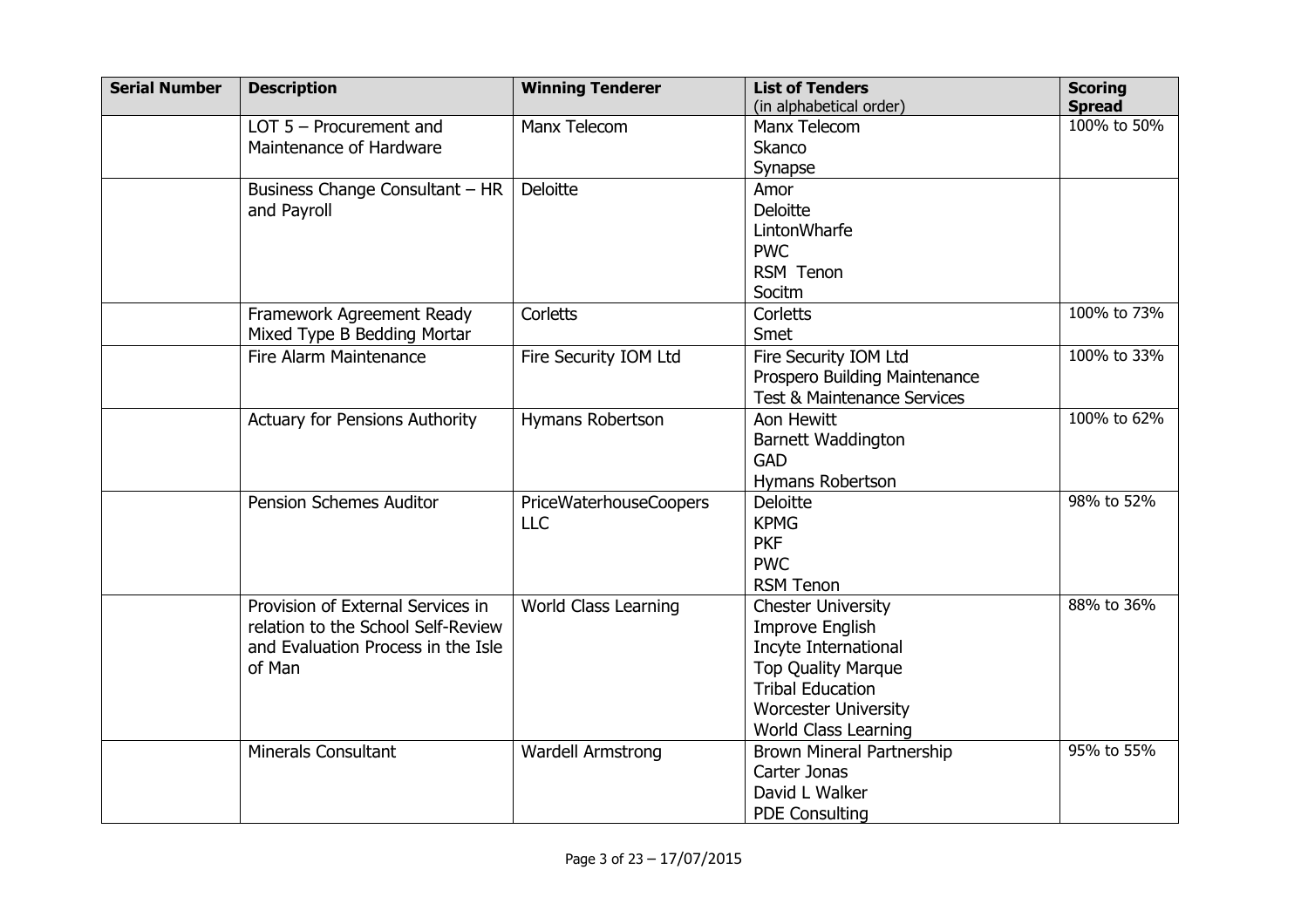| <b>Serial Number</b> | <b>Description</b>                                 | <b>Winning Tenderer</b>        | <b>List of Tenders</b><br>(in alphabetical order)                                                                                                                   | <b>Scoring</b><br><b>Spread</b> |
|----------------------|----------------------------------------------------|--------------------------------|---------------------------------------------------------------------------------------------------------------------------------------------------------------------|---------------------------------|
|                      |                                                    |                                | <b>Wardell Armstrong</b>                                                                                                                                            |                                 |
|                      | Grounds - Nunnery                                  | Countryside Maintenance        | Countryside Maintenance<br>Dave Noble<br>David Cregeen<br>Daycol<br>James Graham T/a Groundcare<br>Joe Wood<br><b>K G Services</b><br>Land-Tec<br>Lezayre Landscape | 82% to 11%                      |
|                      | <b>Grounds Maintenance</b>                         | James Graham t/a<br>Groundcare | Treetech<br>James Graham t/a Groundcare                                                                                                                             |                                 |
|                      | Ambulance Vehicle Tyre and<br>Maintenance Contract | <b>Wades Trucks Ltd</b>        | Lezayre Landscapes<br><b>ATS</b><br><b>Auto Solutions</b><br>OPP<br>Quayside<br>Wades Trucks Ltd                                                                    | 86% to 74%                      |
|                      | <b>Analytical Equipment</b>                        | Beckmann Coulter UK Ltd        | Abbott<br>Beckmann Coulter UK Ltd<br>Roche Diagnostics<br><b>Siemens</b>                                                                                            | 98% to 88%                      |
|                      | Bedside TVs - Nobles                               | Colebourn                      | Cleervu<br>Colebourn<br>Manx Telecom                                                                                                                                | 90% to 68%                      |
|                      | <b>Bus Cleaning</b>                                | P Hampton                      | G4S<br>P Hampton<br>Strand                                                                                                                                          | 87% to 66%                      |
|                      | Car Parking Management                             | G4S                            | Eagle Security<br>G4S<br>P Hampton<br>Pro-Tec<br>Strand                                                                                                             | 96% to 31%                      |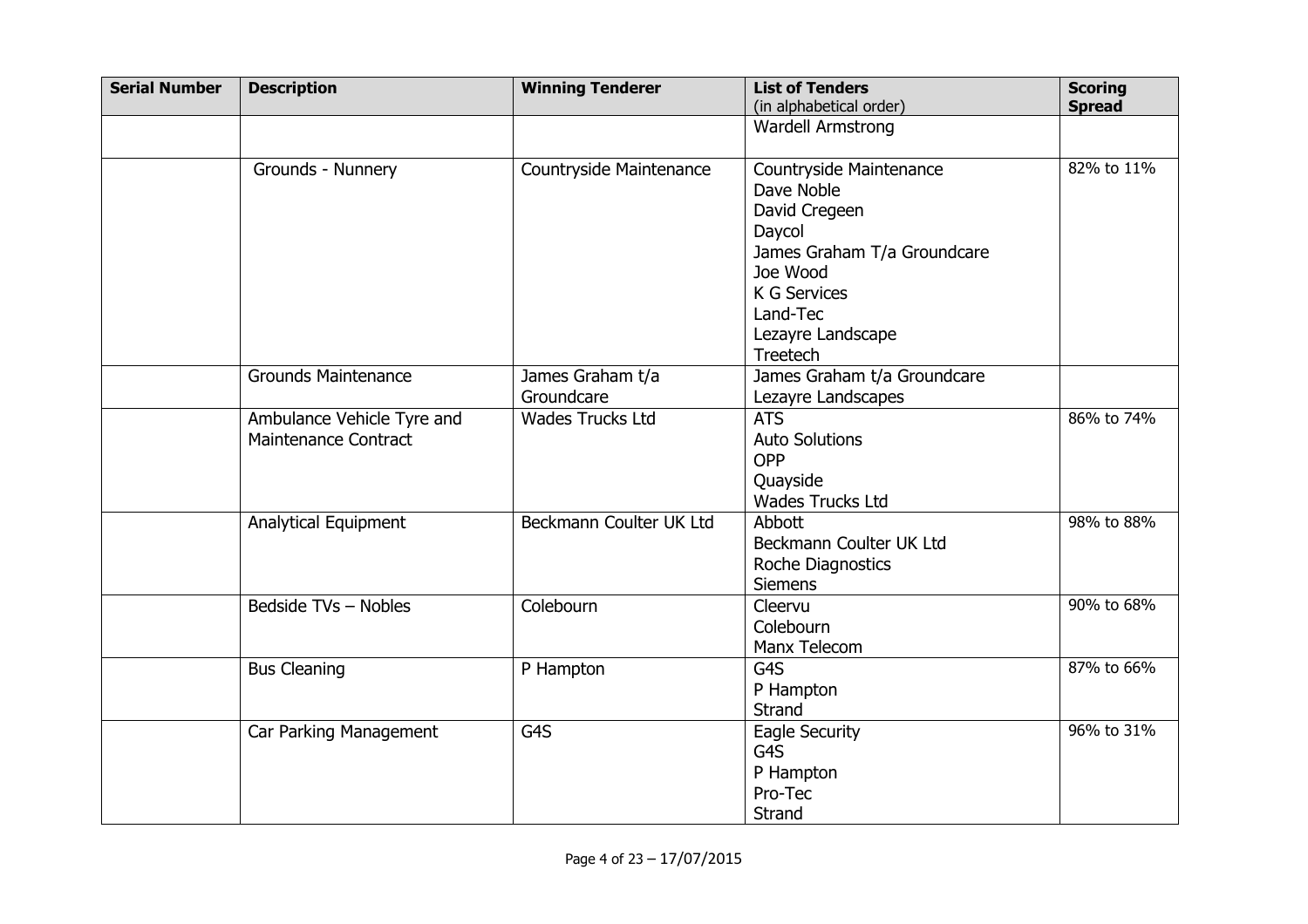| <b>Serial Number</b> | <b>Description</b>                                                       | <b>Winning Tenderer</b>                     | <b>List of Tenders</b><br>(in alphabetical order)                            | <b>Scoring</b><br><b>Spread</b> |
|----------------------|--------------------------------------------------------------------------|---------------------------------------------|------------------------------------------------------------------------------|---------------------------------|
|                      | Central Water Treatment System                                           | Gambro                                      | Elga<br>Gambro<br>Purite                                                     | 97% to 68%                      |
|                      | <b>DCCL Facilities Cleaning</b>                                          | G <sub>4</sub> S                            | G <sub>4</sub> S<br>Krypton<br>Marigold<br><b>Ultimate Cleaning</b>          | 94% to 47%                      |
|                      | <b>Heat Oil</b><br>Heating Oil:<br>Gas Oil                               | Manx Petroleum<br><b>Ellan Vannin Fuels</b> | <b>CPL Petroleum</b><br><b>EVF</b><br><b>Mannin Media</b><br>Manx Petroleum  | 100% to 96%                     |
|                      | Home Care Contract Cleaning                                              | <b>Manx Cleaners</b>                        | Adorn<br>G4S<br><b>Manx Cleaners</b>                                         | 95% to 74%                      |
|                      | Investment Advisor Service to the<br>Investment Committee of<br>Treasury | Maitland                                    | Creechurch<br><b>MAC</b><br>Maitland                                         | 100% to 71%                     |
|                      | <b>IOM Visitor Guide</b>                                                 | <b>Carrier Direct Marketing</b>             | <b>Bridson and Horrox</b><br><b>Carrier Direct Marketing</b><br>Mannin Media | 97% to 71%                      |
|                      | <b>MEDS Driver Services</b>                                              | <b>Medi Drivers</b>                         | <b>Island Taxis</b><br><b>Medi Drivers</b>                                   | 100% to 75%                     |
|                      | Mini Competition - NSC Cleaning                                          | G4S                                         | G4S<br>Johnson the Cleaners<br>Krypton Notice<br><b>Ultimate Notice</b>      | 97% to 53%                      |
|                      | Pharmacy Prison                                                          | Lloyds Pharmacy                             | Karsons Pharmacy<br>Lloyds Pharmacy                                          | 100% to 69%                     |
|                      | <b>Printed Forms</b>                                                     | <b>Bridson Horrox</b>                       | <b>Bridson Horrox</b><br>Copy Shop<br>Mannin Media                           | 93% to 89%                      |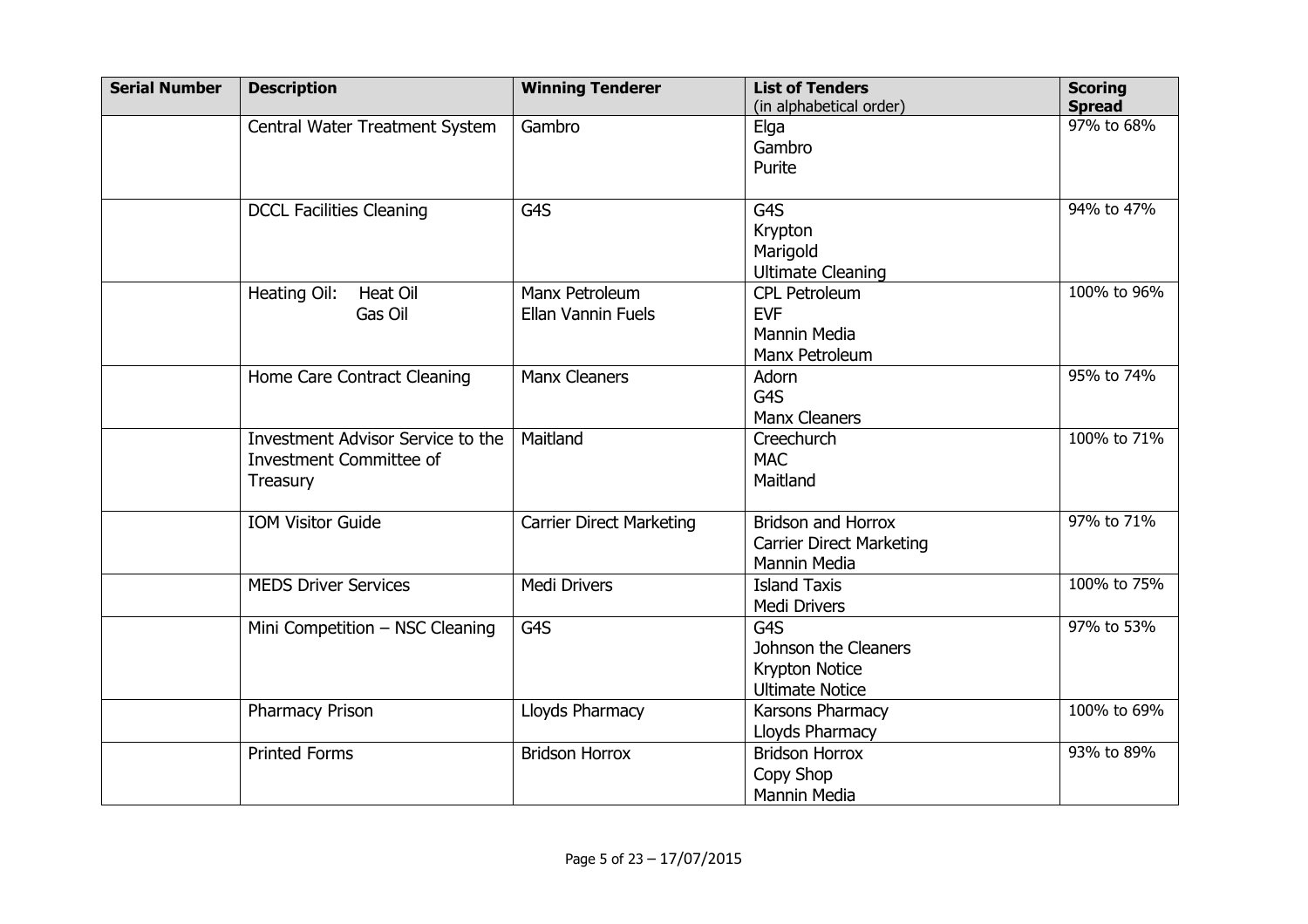| <b>Serial Number</b> | <b>Description</b>                                             | <b>Winning Tenderer</b>    | <b>List of Tenders</b><br>(in alphabetical order)                                                                        | <b>Scoring</b><br><b>Spread</b> |
|----------------------|----------------------------------------------------------------|----------------------------|--------------------------------------------------------------------------------------------------------------------------|---------------------------------|
|                      | Space Commerce Development<br>Contract                         | <b>ManSat</b>              | ManSat<br><b>Space Ventures</b>                                                                                          | 79% to 53%                      |
|                      | Space Objects Register                                         | ManSat                     | <b>IOMA Solutions</b><br>ManSat<br><b>Space Ventures</b>                                                                 | 100% to 30%                     |
|                      | Tourism Leaflet Printing, Storage<br>and Distribution          | <b>Bridson and Horrox</b>  | <b>Bridson and Horrox</b><br><b>Mannin Media</b><br><b>Stationery Wholesaler</b>                                         | 90% to 20%                      |
|                      | Wildlife Park Facilities Cleaning                              | Kiljar                     | 2Clean<br>Kiljar<br>Ultimate<br>Krypton                                                                                  | 95% to 53%                      |
|                      | Advertising Agency for DED                                     | Ardmore                    | Ardmore<br>Mainstream<br>Oakbase                                                                                         | 95% to 67%                      |
|                      | <b>Court Security</b>                                          | G4S                        | G <sub>4</sub> S<br>Resource                                                                                             | 99.4% to<br>99.1%               |
|                      | Manx Law Reports                                               | <b>Lexus Nexus</b>         | <b>Blackhall</b><br><b>Lexus Nexus</b>                                                                                   | 100% to 82%                     |
|                      | Small Business Start Up Scheme<br>2011-12                      | <b>IOM Business School</b> | Dennis Rogers<br>Pinnacle Book-Keeping<br><b>IOM Business School</b><br><b>TLC</b>                                       | 100% to 72%                     |
|                      | Tourist Accommodation and<br><b>Eateries Assessment</b>        | G4S                        | AA<br>G4S                                                                                                                | 99% to 80%                      |
|                      | TT Firework Display 2011-12                                    | Fantastic Fireworks Ltd    | 1st Galaxy Fireworks Ltd<br>Fantastic Fireworks Ltd<br>Merlin Fireworks Ltd<br>Pains Fireworks Ltd<br>Walk the Plank Ltd | 98% to 82%                      |
|                      | TT Grandstand TT and MGP<br><b>Electrical Support Services</b> | Ardern and Druggan         | <b>AC Electrical</b><br>Ardern & Druggan<br>G4S                                                                          | 89% to 76%                      |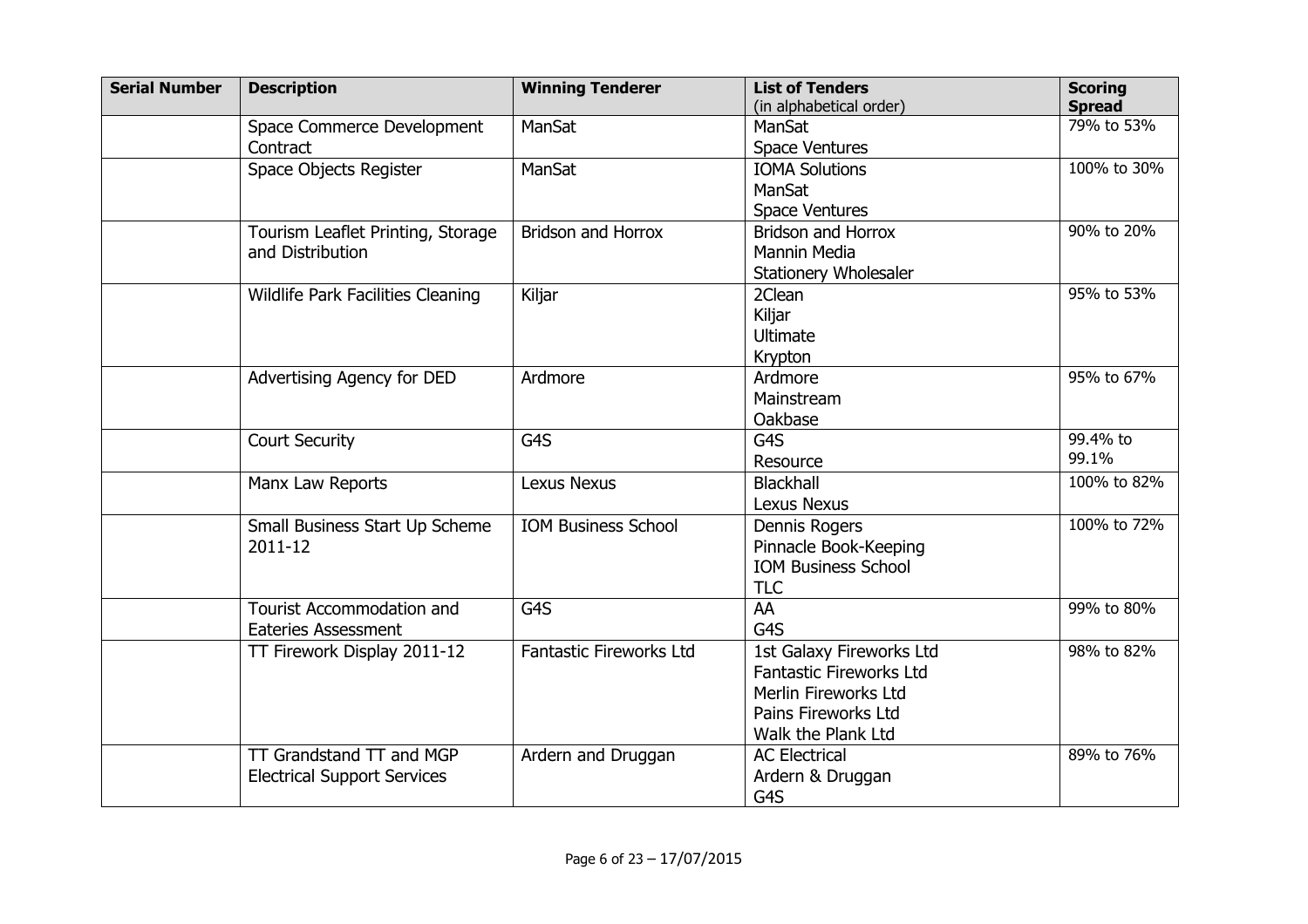| <b>Serial Number</b> | <b>Description</b>              | <b>Winning Tenderer</b>    | <b>List of Tenders</b><br>(in alphabetical order) | <b>Scoring</b><br><b>Spread</b> |
|----------------------|---------------------------------|----------------------------|---------------------------------------------------|---------------------------------|
|                      | <b>TT MGP Course Contractor</b> | <b>Marlow Construction</b> | <b>FPL Ltd</b>                                    | 83% to 82%                      |
|                      |                                 |                            | <b>Marlow Construction</b>                        |                                 |
|                      | TT MGP Course Public Address    | Fairbank Harding           | Fairbank Harding Ltd                              | 100% to 62%                     |
|                      | System                          |                            | Process Control Engineers Pty Limited             |                                 |
|                      | <b>TT World Series</b>          | The Sports Consultancy     | <b>Influence Associates</b>                       | 80% to 61%                      |
|                      |                                 |                            | MX Brand Com                                      |                                 |
|                      |                                 |                            | North One TV                                      |                                 |
|                      |                                 |                            | <b>RBP</b> International                          |                                 |
|                      |                                 |                            | The Sports Consultancy                            |                                 |
|                      | Cleaning Mini Competition,      |                            |                                                   |                                 |
|                      | Department of Health            |                            |                                                   |                                 |
|                      | Lot $1 -$ CCHC General          | Spot on Cleaners           | A Woman's Touch                                   | 83% to 70%                      |
|                      |                                 |                            | Clear Cut                                         |                                 |
|                      |                                 |                            | G4S                                               |                                 |
|                      |                                 |                            | Spot On                                           |                                 |
|                      |                                 |                            | Strand                                            |                                 |
|                      | Lot $1 -$ CCHC Dental and       | 2Clean Ltd                 | 2Clean                                            | 87% to 49%                      |
|                      | Podiatry                        |                            | A Woman's Touch                                   |                                 |
|                      |                                 |                            | Clear Cut                                         |                                 |
|                      |                                 |                            | G4S                                               |                                 |
|                      |                                 |                            | One to One                                        |                                 |
|                      |                                 |                            | Spot On                                           |                                 |
|                      |                                 |                            | Strand                                            |                                 |
|                      |                                 |                            | <b>Ultimate</b>                                   |                                 |
|                      | Lot $1 -$ CCHC Psychology and   | Shinebright Cleaning       | 2Clean                                            | 97% to 44%                      |
|                      | Counselling                     | <b>Services</b>            | G4S                                               |                                 |
|                      |                                 |                            | Paul Hampton                                      |                                 |
|                      |                                 |                            | Shine Bright                                      |                                 |
|                      |                                 |                            | Spot On                                           |                                 |
|                      |                                 |                            | Strand                                            |                                 |
|                      |                                 |                            | Ultimate                                          |                                 |
|                      |                                 |                            |                                                   |                                 |
|                      |                                 |                            |                                                   |                                 |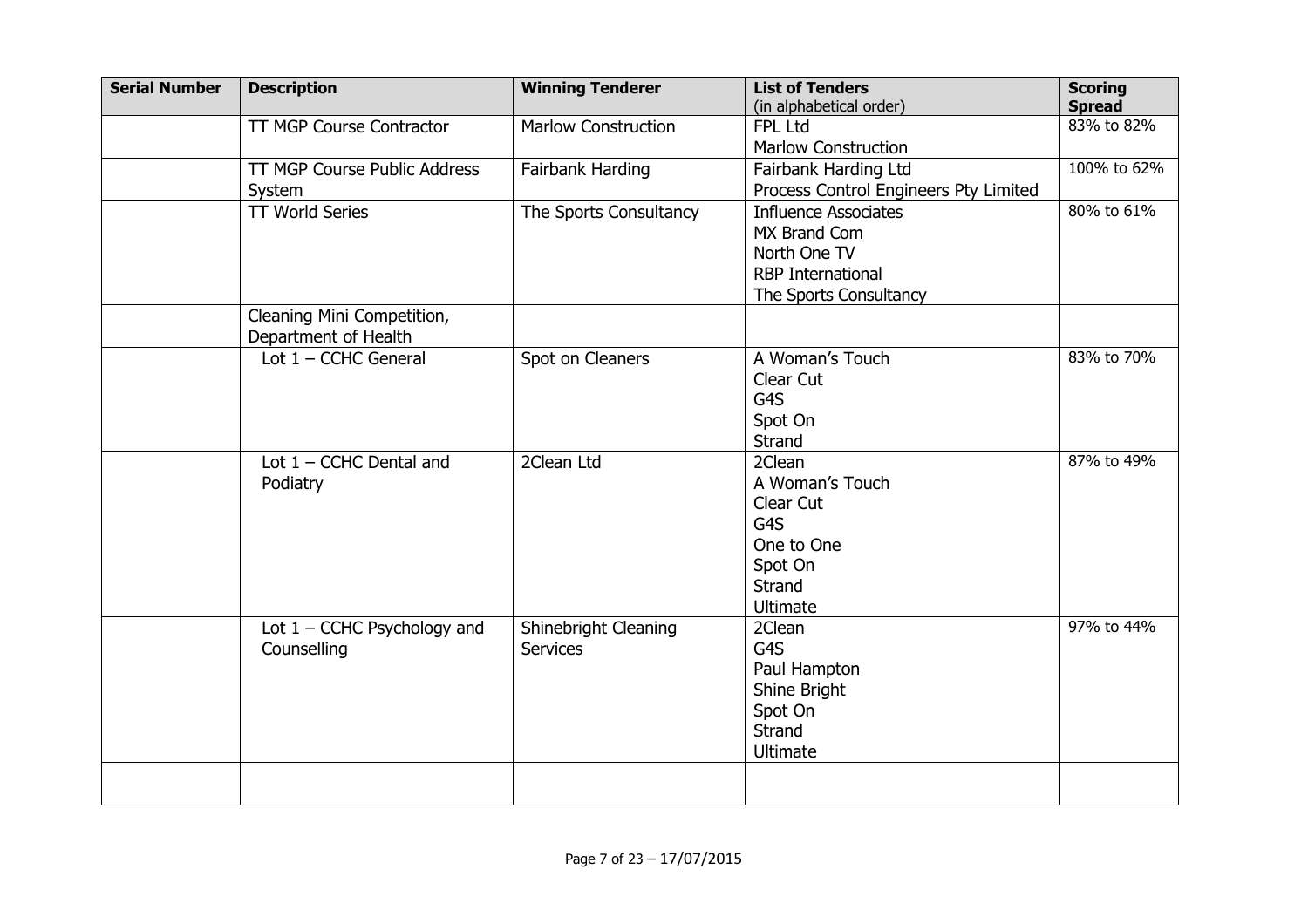| <b>Serial Number</b> | <b>Description</b>           | <b>Winning Tenderer</b>   | <b>List of Tenders</b><br>(in alphabetical order) | <b>Scoring</b><br><b>Spread</b> |
|----------------------|------------------------------|---------------------------|---------------------------------------------------|---------------------------------|
|                      | Lot $1 -$ CCHC Mental Health | Paul Hampton Services Ltd | 2Clean                                            | 87% to 69%                      |
|                      |                              |                           | Clear Cut                                         |                                 |
|                      |                              |                           | G4S                                               |                                 |
|                      |                              |                           | Paul Hampton                                      |                                 |
|                      |                              |                           | Spot On                                           |                                 |
|                      |                              |                           | Strand                                            |                                 |
|                      |                              |                           | Ultimate                                          |                                 |
|                      | Lot $1 -$ CCHC OPAS          | Paul Hampton Services Ltd | 2Clean                                            | 85% to 43%                      |
|                      |                              |                           | Clear Cut                                         |                                 |
|                      |                              |                           | G4S                                               |                                 |
|                      |                              |                           | One to One                                        |                                 |
|                      |                              |                           | Paul Hampton                                      |                                 |
|                      |                              |                           | Shine Bright                                      |                                 |
|                      |                              |                           | Spot On                                           |                                 |
|                      |                              |                           | Strand                                            |                                 |
|                      |                              |                           | Ultimate                                          |                                 |
|                      | Lot $2$ – Thie Rosien        | Ellan Vannin Go-Green     | A Womans Touch                                    | 82% to 43%                      |
|                      |                              | Cleaners Ltd              | Clear Cut                                         |                                 |
|                      |                              |                           | Ellan Vannin                                      |                                 |
|                      |                              |                           | Krypton                                           |                                 |
|                      |                              |                           | Spot On                                           |                                 |
|                      | Lot $3 - QEII$ Dental        | Ellan Vannin Go-Green     | 2Clean                                            | 82% to 51%                      |
|                      |                              | <b>Cleaners Ltd</b>       | Ellan Vannin<br>G4S                               |                                 |
|                      |                              |                           |                                                   |                                 |
|                      |                              |                           | Krypton                                           |                                 |
|                      |                              |                           | Paul Hampton<br>Spot On                           |                                 |
|                      |                              |                           | Ultimate                                          |                                 |
|                      |                              |                           |                                                   |                                 |
|                      |                              |                           |                                                   |                                 |
|                      |                              |                           |                                                   |                                 |
|                      |                              |                           |                                                   |                                 |
|                      |                              |                           |                                                   |                                 |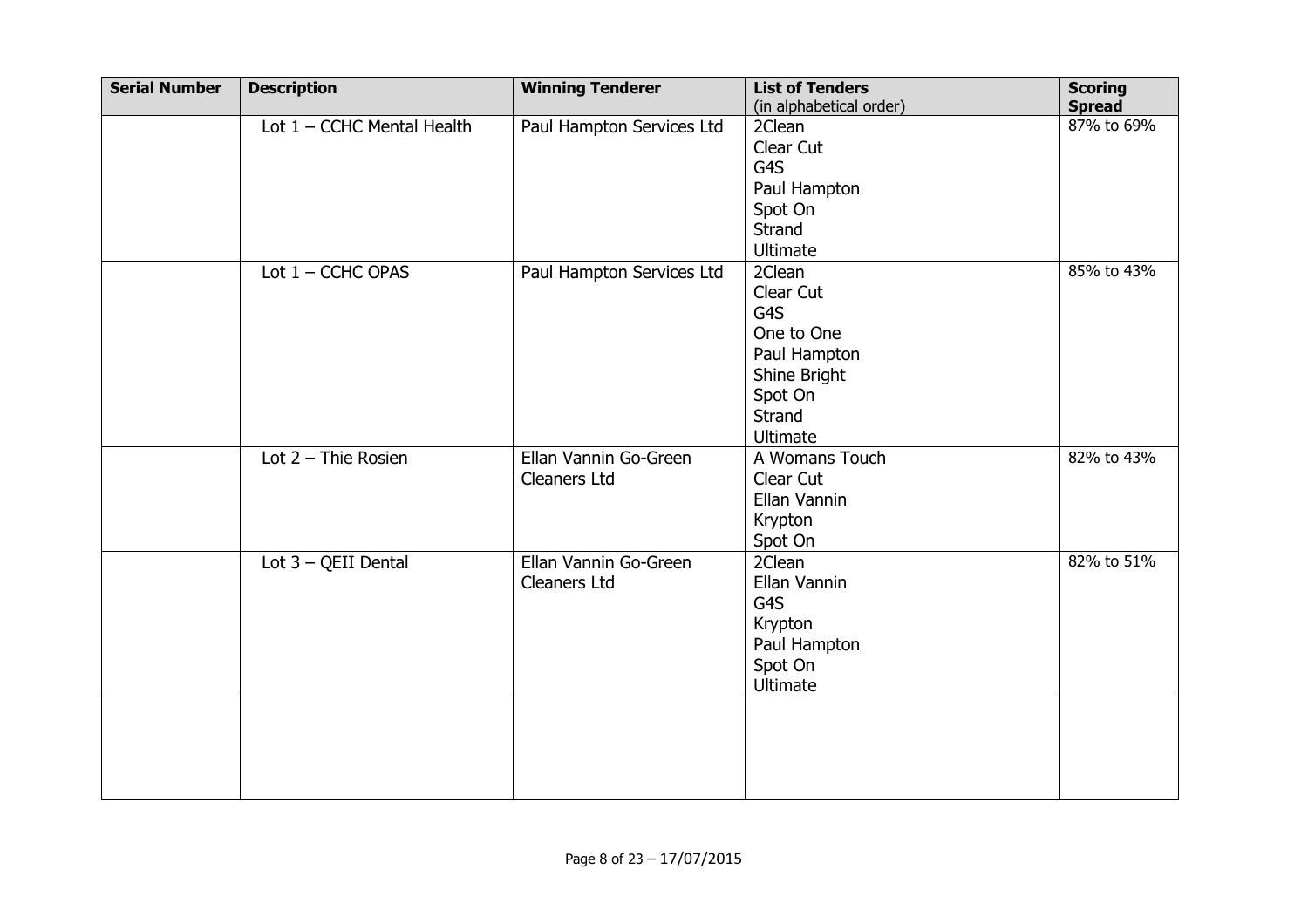| <b>Serial Number</b> | <b>Description</b>                 | <b>Winning Tenderer</b>   | <b>List of Tenders</b>                | <b>Scoring</b> |
|----------------------|------------------------------------|---------------------------|---------------------------------------|----------------|
|                      |                                    |                           | (in alphabetical order)               | <b>Spread</b>  |
|                      | Lot 4 - Hillside Dental            | 2Clean Ltd                | 2Clean                                | 87% to 40%     |
|                      |                                    |                           | Classic                               |                |
|                      |                                    |                           | Clear Cut                             |                |
|                      |                                    |                           | Ellan Vannin                          |                |
|                      |                                    |                           | G4S                                   |                |
|                      |                                    |                           | Krypton                               |                |
|                      |                                    |                           | One to One                            |                |
|                      |                                    |                           | Paul Hampton                          |                |
|                      |                                    |                           | Spot On                               |                |
|                      |                                    |                           | <b>Ultimate</b>                       |                |
|                      | Supply of a Collection and Bulking | Douglas Borough Council   | Douglas Borough Council               | 98% to 72%     |
|                      | Up Service for Recyclable          |                           | <b>Corlett Building Materials Ltd</b> |                |
|                      | <b>Materials</b>                   |                           |                                       |                |
|                      | Development of an Official TT      | Agencymobile              | agencymobile                          | 94% to 57%     |
|                      | Event App                          |                           | Apptivation                           |                |
|                      |                                    |                           | <b>Duke Marketing</b>                 |                |
|                      |                                    |                           | <b>Global Mobile</b>                  |                |
|                      |                                    |                           | Mubaloo                               |                |
|                      |                                    |                           | mxData Tech                           |                |
|                      | Motorsport Travel and Ticketing    | <b>Regency Travel</b>     | Regency Travel                        | 100% to 70%    |
|                      |                                    |                           | Mann Link Travel                      |                |
|                      | Provision of Agricultural Advisory | <b>SAC</b>                | <b>ADAS</b>                           | 90% to 58%     |
|                      | Services to DEFA                   |                           | <b>Bidwells</b>                       |                |
|                      |                                    |                           | Brown and Co                          |                |
|                      |                                    |                           | <b>SAC</b>                            |                |
|                      |                                    |                           | Menter                                |                |
|                      | Provision of Estate Agency and     | <b>Black Grace Cowley</b> | <b>Black Grace Cowley</b>             | 100% to 70%    |
|                      | Property Consultancy Work          |                           | Chapmans                              |                |
|                      |                                    |                           | Chrystals                             |                |
|                      |                                    |                           | Deanwood                              |                |
|                      | Recycling of Waste Televisions,    | Manx Waste Solutions Ltd  | <b>City Electrical Factors Ltd</b>    | 100% to 49%    |
|                      | PC Monitors & Refrigeration Units  |                           | Manx Waste Solutions Ltd              |                |
|                      |                                    |                           |                                       |                |
|                      |                                    |                           |                                       |                |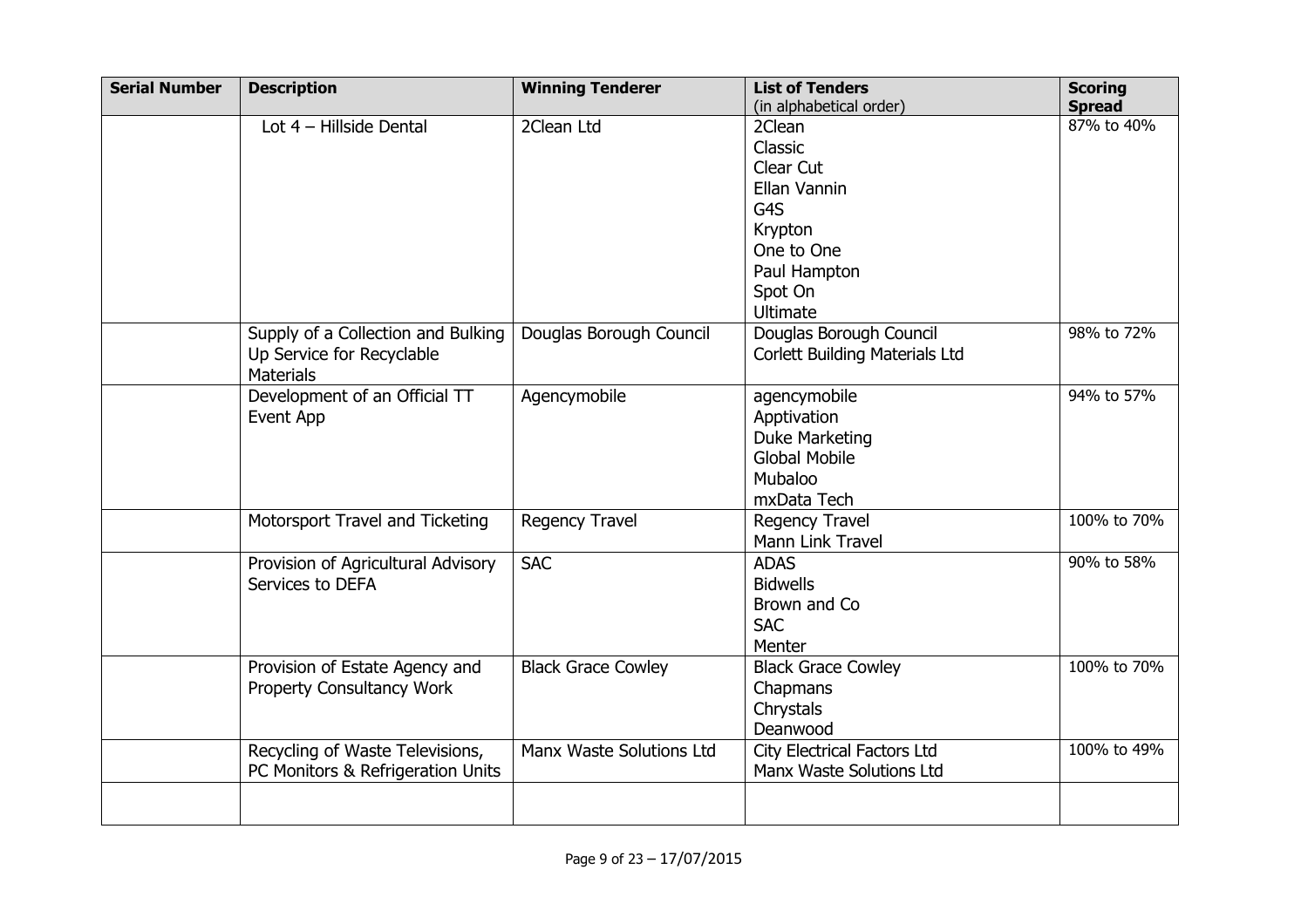| <b>Serial Number</b> | <b>Description</b>                       | <b>Winning Tenderer</b>    | <b>List of Tenders</b>         | <b>Scoring</b> |
|----------------------|------------------------------------------|----------------------------|--------------------------------|----------------|
|                      |                                          |                            | (in alphabetical order)        | <b>Spread</b>  |
|                      | Road Traffic Signs                       | Dee-Organ                  | Colas (IOM) Ltd                | 100% to 64%    |
|                      |                                          |                            | Dee-Organ                      |                |
|                      |                                          |                            | Signrite                       |                |
|                      | TT Paddock Management and                | G4S Secure Solutions (IOM) | G4S Secure Solutions (IOM) Ltd |                |
|                      | <b>Event Support</b>                     | Ltd                        | MacKenzie Arnold               |                |
|                      |                                          |                            | Rockingmann Ltd                |                |
|                      | TT Security, Stewarding and              | G4S Secure Solutions (IOM) | <b>APS Security</b>            |                |
|                      | Guarding                                 | Ltd                        | <b>G4S Secure Solutions</b>    |                |
|                      |                                          |                            | MacKenzie Arnold               |                |
|                      |                                          |                            | Pex Security Ltd               |                |
|                      |                                          |                            | Phoenix Security Ltd           |                |
|                      |                                          |                            | Rockingmann Ltd                |                |
| DCCL/2012/008        | <b>Bus Ticketing</b>                     | Corvia (t/a Ticketer)      | Coriva (t/a Ticketer)          | n/a            |
| DED/2012/013         | <b>Consultant for Mines and Minerals</b> | Wardell Armstrong          | Brown Mineral Partnership      | 95-55%         |
|                      |                                          |                            | Carter Jonas                   |                |
|                      |                                          |                            | David L Walker                 |                |
|                      |                                          |                            | <b>PDE Consulting</b>          |                |
|                      |                                          |                            | <b>Wardell Armstrong</b>       |                |
| DED/2012/016         | eGaming Exhibition Stands                | G Force                    | Core Design                    | n/a            |
|                      |                                          |                            | G Force                        |                |
|                      |                                          |                            | Hub Design                     |                |
| DED/2013/025         | Data Hosting                             | Lot 1 and 2 Manx Telecom   | Continent 8                    |                |
|                      |                                          | Lot 3 Netcetra             | Domicilium                     |                |
|                      |                                          |                            | Manx Telecom                   |                |
|                      |                                          |                            | Netcetra                       |                |
| DHA/2012/001         | <b>Prisoner Escort Services</b>          | Resource                   | G4S                            | 100-69%        |
|                      |                                          |                            | Resource                       |                |
| DOH/2012/006         | <b>Patient Transfer Airline</b>          | Flybe                      | Citywing                       | n/a            |
|                      |                                          |                            | Flybe                          |                |
| DOI/2012/006         | Sulby Glen Road Retaining Wall           | <b>JCK</b>                 | <b>JCK</b>                     | n/a            |
|                      |                                          |                            |                                |                |
|                      |                                          |                            |                                |                |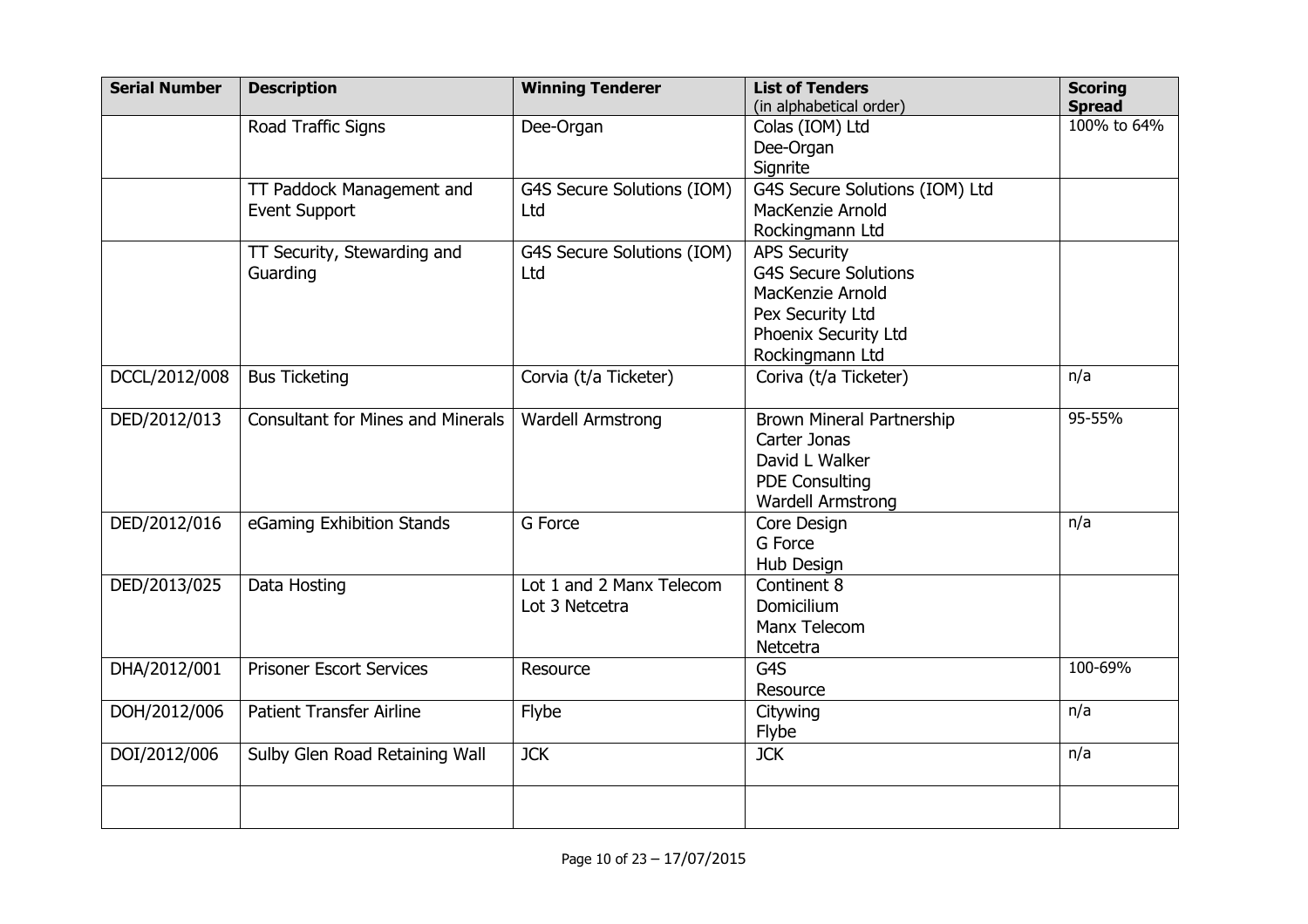| <b>Serial Number</b> | <b>Description</b>             | <b>Winning Tenderer</b>       | <b>List of Tenders</b>                   | <b>Scoring</b>           |
|----------------------|--------------------------------|-------------------------------|------------------------------------------|--------------------------|
|                      |                                |                               | (in alphabetical order)                  | <b>Spread</b><br>100-87% |
| DOI/2012/013         | Supply of Temporary Road Signs | Signrite                      | Sign and Design                          |                          |
|                      |                                |                               | Signrite                                 |                          |
|                      |                                |                               | Sign Tech                                |                          |
| DCCL/2013/001        | Corporate Clothing             | <b>First Corporate</b>        | <b>First Corporate</b>                   | 100-92%                  |
|                      |                                |                               | <b>Uniform Express</b>                   |                          |
| DCCL/2013/003        | Railway Track Renewals         | Rail Projects                 | Colas                                    | n/a                      |
|                      |                                |                               | Island Drainage and Groundworks          |                          |
|                      |                                |                               | Rail Project                             |                          |
| DCCL/2013/007        | Grounds Maintenance - Wildlife | Groundcare                    | David Payne Services                     | 94-74%                   |
|                      | Park                           |                               | Groundcare                               |                          |
|                      |                                |                               | Quest                                    |                          |
|                      |                                |                               | <b>Speight Land Services</b>             |                          |
| DED/2013/006         | Delivery of the Small Business | <b>Information Management</b> | <b>Information Management Services 1</b> | 92-65%                   |
|                      | Start Up Scheme                | <b>Services</b>               | <b>Information Management Services 2</b> |                          |
|                      |                                |                               | Sylvia Constantine                       |                          |
|                      |                                |                               | Technaut                                 |                          |
|                      |                                |                               | <b>TLC</b>                               |                          |
| DED/2013/007         | TT Paddock Management and      | G4S                           | G4S                                      | 97-92%                   |
|                      | <b>Event Support</b>           |                               | Rockingmann                              |                          |
| DED/2013/008         | TT Security, Stewarding and    | G4S                           | <b>APS Security</b>                      | 89-69%                   |
|                      | Guarding                       |                               | G4S                                      |                          |
|                      |                                |                               | McKenzie                                 |                          |
|                      |                                |                               | Pez Security                             |                          |
|                      |                                |                               | Pheonix                                  |                          |
|                      |                                |                               | Rockingmann                              |                          |
| DED/2013/011         | Small Business Start Up Scheme | A Sargent                     | A Sargent                                | 97-64%                   |
|                      | <b>Advisors</b>                | A J Marketing                 | A J Marketing                            |                          |
|                      |                                | Evolution                     | Evolution                                |                          |
|                      |                                | Paradigm                      | <b>Information Management Services</b>   |                          |
|                      |                                | Moore Stephens                | <b>GHD</b>                               |                          |
|                      |                                |                               | J Craine                                 |                          |
|                      |                                |                               | J Crook                                  |                          |
|                      |                                |                               | Paradigm                                 |                          |
|                      |                                |                               | Moore Stephens                           |                          |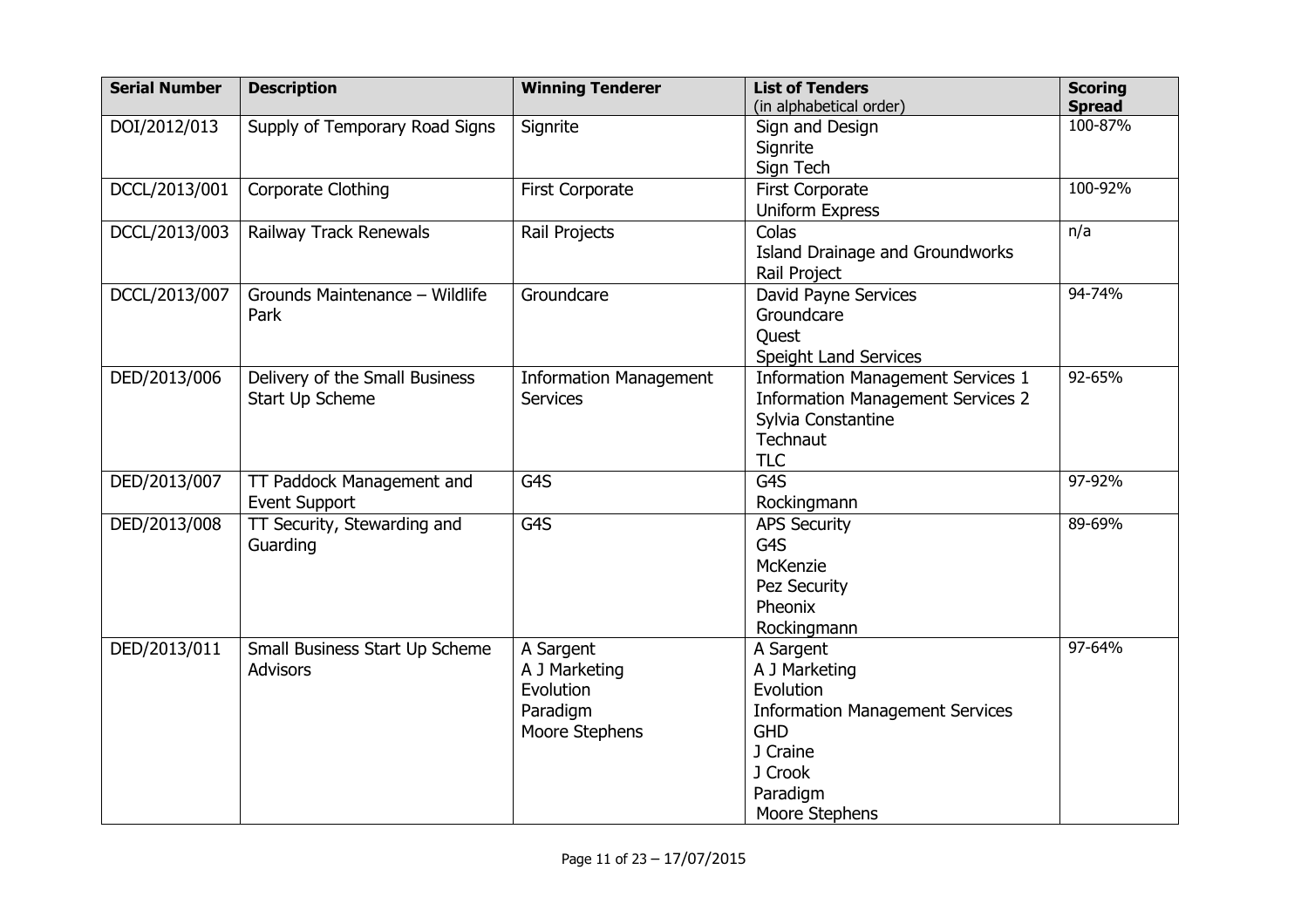| <b>Serial Number</b> | <b>Description</b>              | <b>Winning Tenderer</b>  | <b>List of Tenders</b>    | <b>Scoring</b> |
|----------------------|---------------------------------|--------------------------|---------------------------|----------------|
|                      |                                 |                          | (in alphabetical order)   | <b>Spread</b>  |
| DED/2013/012         | <b>Employability Project</b>    | <b>Recruitment Works</b> | <b>Ability Plus</b>       | 100-78%        |
|                      |                                 |                          | Ambitions                 |                |
|                      |                                 |                          | Hamblin                   |                |
|                      |                                 |                          | <b>Recruitment Works</b>  |                |
| DED/2013/014         | Long Range Identification and   | Polestar                 | <b>CLS</b>                | 100-74%        |
|                      | Tracking System - Ship Registry |                          | Fulcrum                   |                |
|                      |                                 |                          | Polestar                  |                |
| DED/2013/016         | <b>Biotechnology Services</b>   | <b>Maclir Consulting</b> | <b>Maclir Consulting</b>  | n/a            |
| DED/2013/021         | <b>TT TV Coverage</b>           | North One TV             | Greenlight TV             | 98-80%         |
|                      |                                 |                          | North One TV              |                |
| DED/2013/023         | <b>TT Trophies</b>              | Swatkins Group           | <b>BDG Manufacturing</b>  | 100-84%        |
|                      |                                 |                          | Swatkins Group            |                |
| DED/2013/026         | <b>TT Grandstands</b>           | <b>GL Events</b>         | Arena Seating             | 93-38%         |
|                      |                                 |                          | <b>Box Clever Seating</b> |                |
|                      |                                 |                          | <b>GL Events</b>          |                |
|                      |                                 |                          | <b>Grandstands GB</b>     |                |
|                      |                                 |                          | Three Legs Scaffolding    |                |
| DHA/2013/001         | Supply of Fire Appliance        | <b>Emergency One</b>     | <b>Emergency One</b>      | 97-77%         |
|                      | Bodywork and Associated Fire    |                          | <b>JDC</b>                |                |
|                      | Engineering                     |                          | <b>WH Bence</b>           |                |
| DHA/2013/002         | Cleaning lot $A -$ Police HQ    | <b>Strand</b>            | Ellan Vannin Go-Green     | 88-57%         |
|                      |                                 |                          | G4S                       |                |
|                      |                                 |                          | <b>Strand</b>             |                |
|                      |                                 |                          | Ultimate                  |                |
| DHA/2013/002         | Cleaning lot $B$ – Lord Street  | 2Clean                   | 2Clean                    | 66-13%         |
|                      | <b>Police Station</b>           |                          | A Womens Touch            |                |
|                      |                                 |                          | <b>Classic Services</b>   |                |
|                      |                                 |                          | Ellan Vannin Go-Green     |                |
|                      |                                 |                          | G4S                       |                |
|                      |                                 |                          | Strand                    |                |
|                      |                                 |                          | Ultimate                  |                |
|                      |                                 |                          |                           |                |
|                      |                                 |                          |                           |                |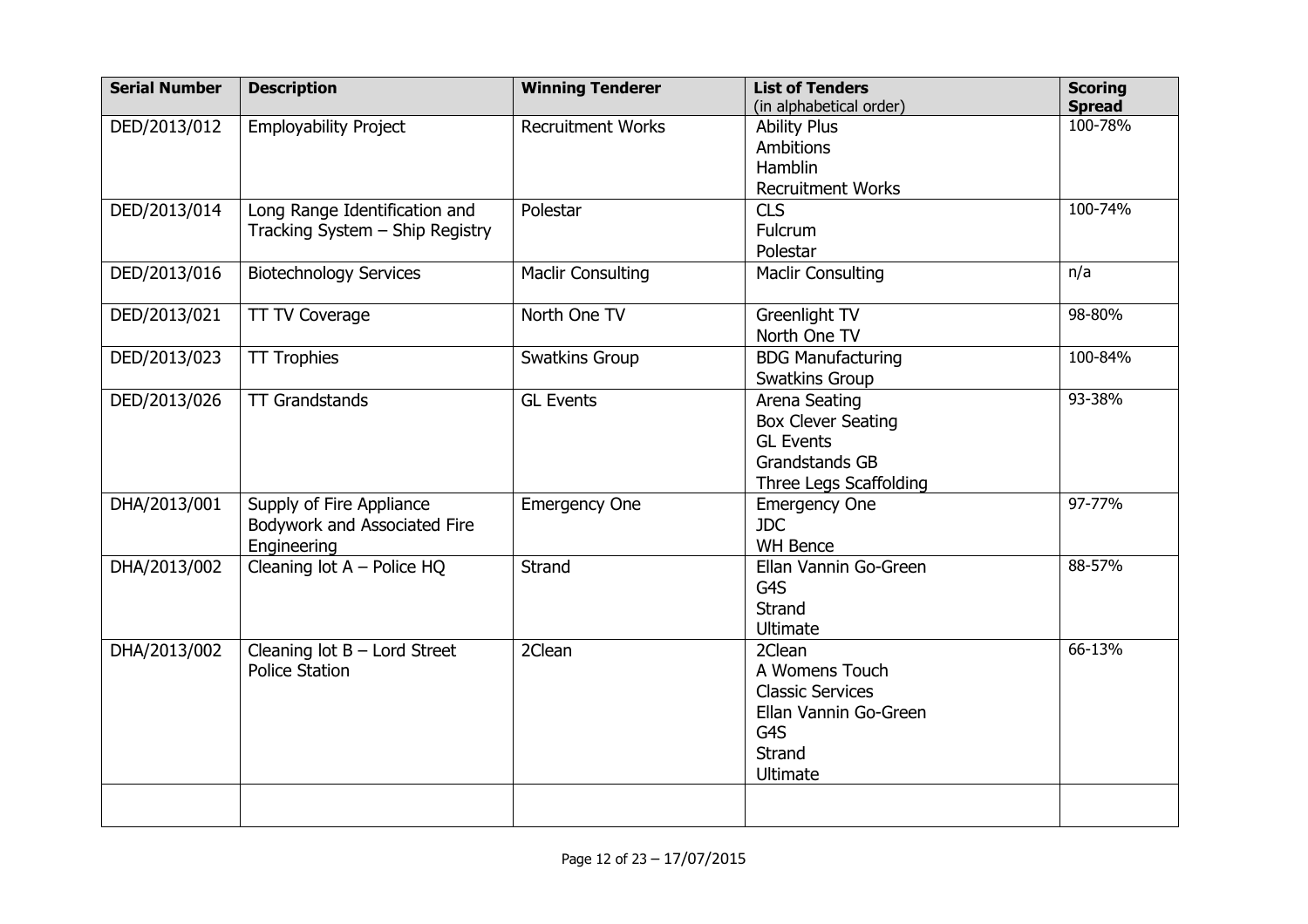| <b>Serial Number</b> | <b>Description</b>                | <b>Winning Tenderer</b> | <b>List of Tenders</b>         | <b>Scoring</b> |
|----------------------|-----------------------------------|-------------------------|--------------------------------|----------------|
|                      |                                   |                         | (in alphabetical order)        | <b>Spread</b>  |
| DHA/2013/002         | Cleaning lot $C$ – Castletown and | Paul Hampton            | 2Clean                         | 100-27%        |
|                      | Port Erin Police Stations         |                         | A Womens Touch                 |                |
|                      |                                   |                         | <b>Classic Services</b>        |                |
|                      |                                   |                         | G4S                            |                |
|                      |                                   |                         | Paul Hampton                   |                |
|                      |                                   |                         | Strand                         |                |
|                      |                                   |                         | Ultimate                       |                |
| DHA/2013/003         | Cleaning - Prison                 | G4S                     | 2Clean                         | 96-65%         |
|                      |                                   |                         | G <sub>4</sub> S               |                |
|                      |                                   |                         | Ellan Vannin Go-Green          |                |
|                      |                                   |                         | Grosvenor                      |                |
|                      |                                   |                         | Spot On                        |                |
|                      |                                   |                         | Strand                         |                |
|                      |                                   |                         | <b>Ultimate</b>                |                |
| DHA/2013/004         | <b>TETRA Communications</b>       | Motorola                | Airwave                        | 99-88%/99-     |
|                      |                                   |                         | Motorola                       | 82%            |
| DHA/2013/005         | Cleaning lot $A -$ Douglas Fire   | G4S                     | G4S                            | 89-62%         |
|                      | <b>Station</b>                    |                         | Paul Hampton                   |                |
|                      |                                   |                         | Spot On                        |                |
|                      |                                   |                         | Strand                         |                |
|                      |                                   |                         | <b>Ultimate</b>                |                |
| DHA/2013/005         | Cleaning lot B-Fire Stations      | Strand                  | Paul Hampton                   | 93-64%         |
|                      |                                   |                         | Spot On                        |                |
|                      |                                   |                         | Strand                         |                |
|                      |                                   |                         | <b>Ultimate</b>                |                |
| DHSC/2013/010        | Hillside Dental Clinic            | Ravat and Ray           | Dentistry For You              | 92.3-70.3      |
|                      |                                   |                         | Mann Dental Care               |                |
|                      |                                   |                         | Ravat and Ray                  |                |
|                      |                                   |                         | Smile Care                     |                |
|                      |                                   |                         | The Dental House               |                |
|                      |                                   |                         | <b>Westview Dental Pratice</b> |                |
|                      |                                   |                         |                                |                |
|                      |                                   |                         |                                |                |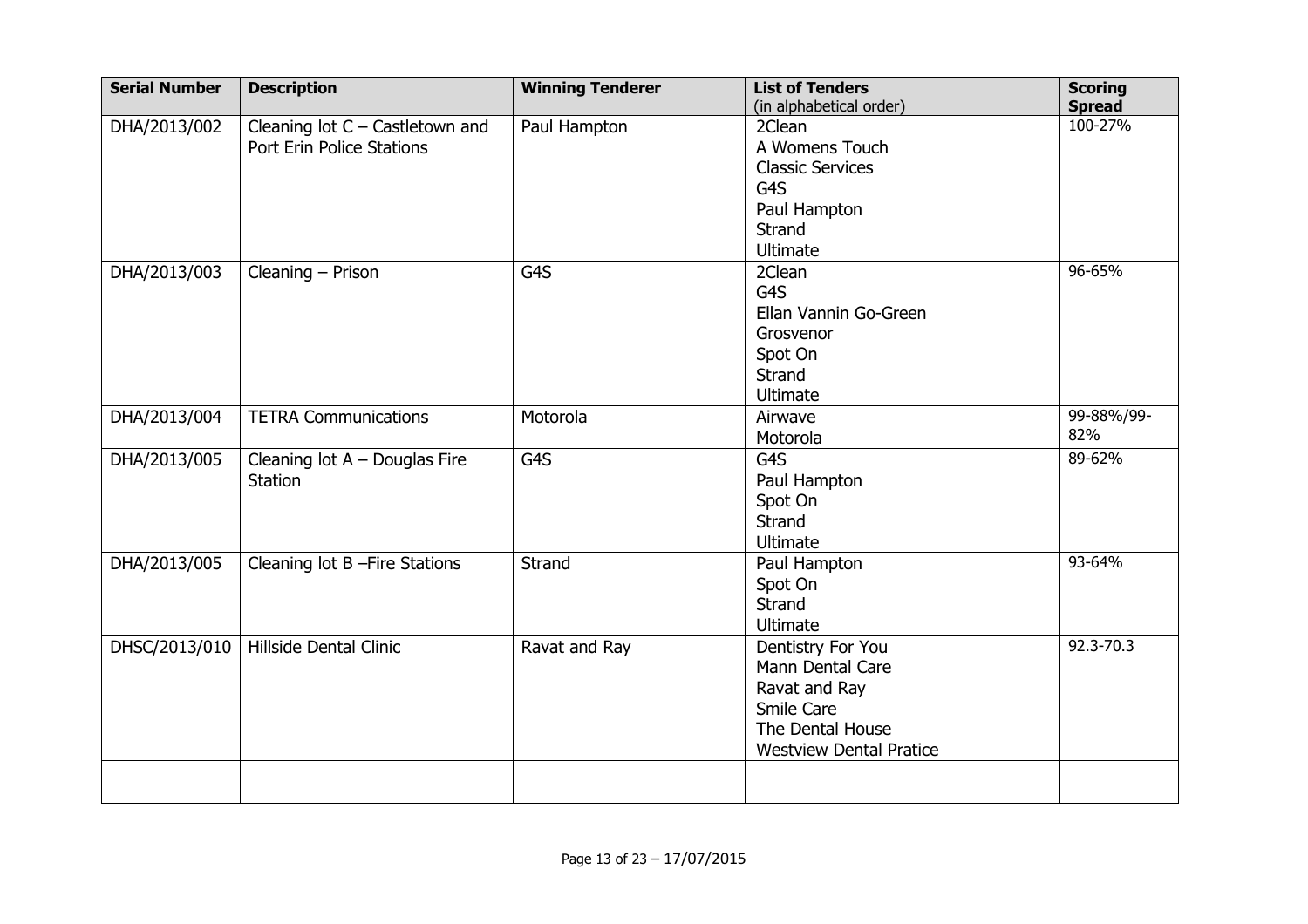| <b>Serial Number</b> | <b>Description</b>                                 | <b>Winning Tenderer</b> | <b>List of Tenders</b><br>(in alphabetical order)                                                                                                               | <b>Scoring</b><br><b>Spread</b> |
|----------------------|----------------------------------------------------|-------------------------|-----------------------------------------------------------------------------------------------------------------------------------------------------------------|---------------------------------|
| DOH/2013/002         | Cleaning - Jurby Health Centre                     | Paul Hampton            | 2Clean<br>A Womens Touch<br>Ellan Vannin Go-Green<br>G4S<br>Krypton<br>Paul Hampton                                                                             | 100-37%                         |
| DOH/2013/004         | Isle of Man Patient Transfer<br>Service            | <b>Red Cross</b>        | <b>AST Ambulance</b><br><b>Red Cross</b>                                                                                                                        | 100-63%                         |
| DOH/2013/006         | Management and Training<br>Programme               | <b>TLC</b>              | <b>Cherith Simmons</b><br><b>TLC</b>                                                                                                                            | 100-93%                         |
| DOH/2013/013         | <b>Blood Gas Analyser System</b>                   | Radiometer              | <b>Instrumentation Laboratory</b><br>Nova Biomedical<br>Radiometer                                                                                              | 93-80%                          |
| DOH/2013/014         | <b>Continence Care</b>                             | Gellings                | <b>FISC</b><br>Gellings<br>Irvings                                                                                                                              | 97-75%                          |
| DOI/2013/002         | $\overline{Grou}$ nds Maintenance - The<br>Nunnery | Countryside Maintenance | Countryside Maintenance<br>Dave Noble<br>David Cregeen<br>Daycol<br>Groundcare<br>Joe Wood<br><b>K G Services</b><br>Land-Tec<br>Lezayre Landscapes<br>Treetech | 82-11%                          |
| DOI/2013/004         | Port Security Services                             | Resource                | G4S<br>Resource                                                                                                                                                 | 100-78%                         |
| DOI/2013/006         | <b>Driving License Printing</b>                    | <b>NBS</b>              | <b>NBS</b><br>Teleologica                                                                                                                                       | 100-84%                         |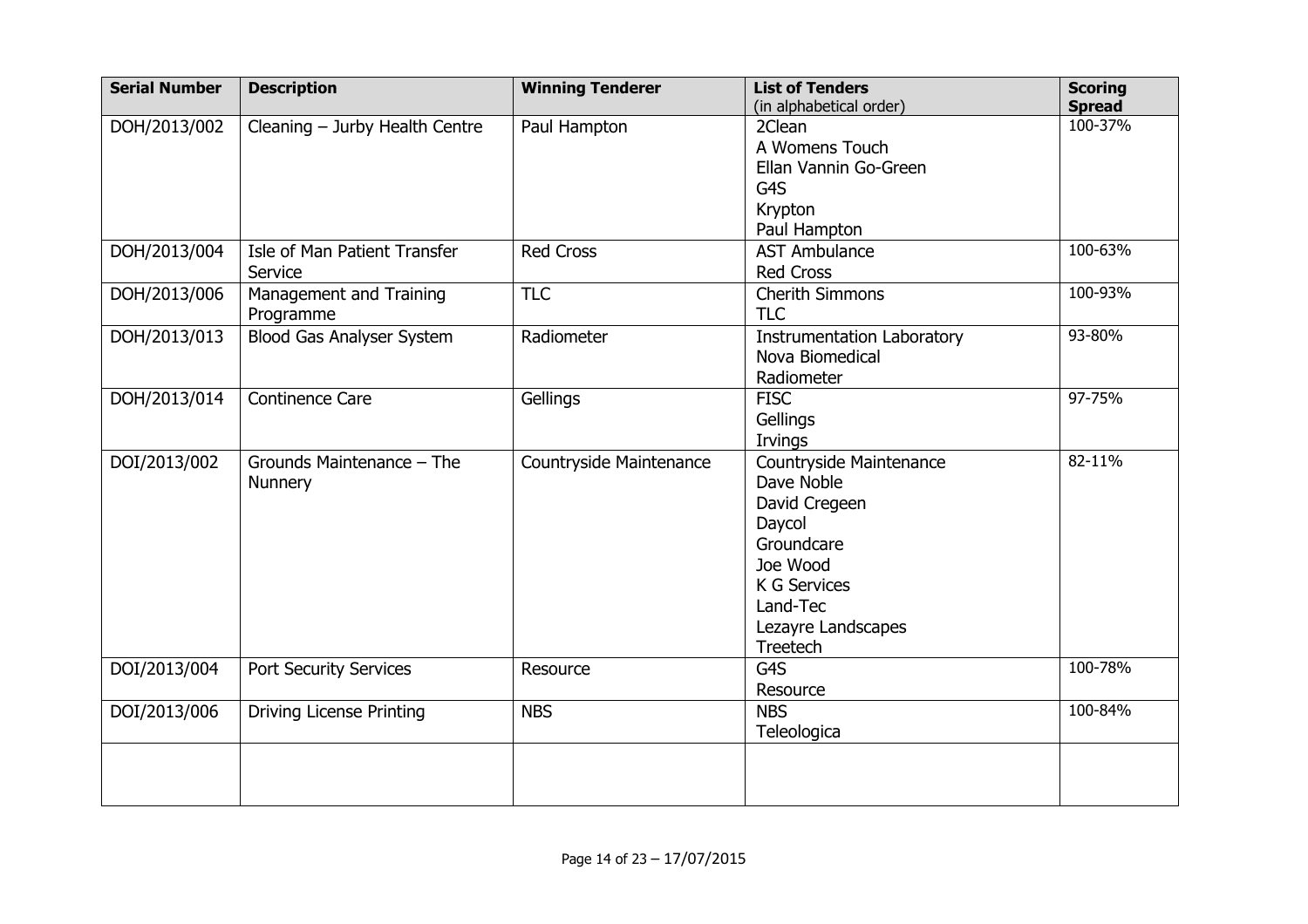| <b>Serial Number</b> | <b>Description</b>              | <b>Winning Tenderer</b> | <b>List of Tenders</b>          | <b>Scoring</b> |
|----------------------|---------------------------------|-------------------------|---------------------------------|----------------|
|                      |                                 |                         | (in alphabetical order)         | <b>Spread</b>  |
| DOI/2013/008         | Demolition of the Solway        | Laxey Towing Co         | Laxey Towing Co                 | 100-26%        |
|                      | Harvester                       |                         | <b>DSC</b>                      |                |
|                      |                                 |                         | <b>Gallas Foundry</b>           |                |
|                      |                                 |                         | <b>JCK</b>                      |                |
|                      |                                 |                         | Laxey Towing Co                 |                |
|                      |                                 |                         | <b>PGC Demolition</b>           |                |
| DOI/2013/013         | Cleaning - Drumgold St Car Park | Grosvenor               | 2Clean                          | 99-32%         |
|                      |                                 |                         | Ellan Vannin Go-Green           |                |
|                      |                                 |                         | G4S                             |                |
|                      |                                 |                         | Grosvenor                       |                |
|                      |                                 |                         | Johnsons                        |                |
|                      |                                 |                         | Strand                          |                |
|                      |                                 |                         | <b>Ultimate</b>                 |                |
| DOI/2013/014         | Road Surface Dressing           | Colas                   | Colas                           | 100-75%        |
|                      |                                 |                         | Island Drainage and Groundworks |                |
| DOI/2013/015         | Servicing, Repair and           | Autologic (Package A)   | Autologic                       | 97-93%         |
|                      | Maintenance of Vehicles (1)     | Quayside Tyres and      | Happy Days Motors               | (Package A)    |
|                      |                                 | Autocare (Package B)    | Mylchreests                     | 91-69%         |
|                      |                                 |                         | Outdoor Power and Plant         | (Package B)    |
|                      |                                 |                         | Quayside Tyres and Autocare     |                |
| DOI/2013/021         | Cleaning - Gambling Supervision | Heritage                | Ellan Vannin Go-Green           | 100-48%        |
|                      | Commission                      |                         | Heritage                        |                |
|                      |                                 |                         | G4S                             |                |
|                      |                                 |                         | Grosvenor                       |                |
|                      |                                 |                         | J & L                           |                |
|                      |                                 |                         | <b>Johnsons</b>                 |                |
|                      |                                 |                         | Paul Hampton                    |                |
|                      |                                 |                         | Spot On                         |                |
|                      |                                 |                         | <b>Strand</b>                   |                |
|                      |                                 |                         | <b>Ultimate</b>                 |                |
|                      |                                 |                         |                                 |                |
|                      |                                 |                         |                                 |                |
|                      |                                 |                         |                                 |                |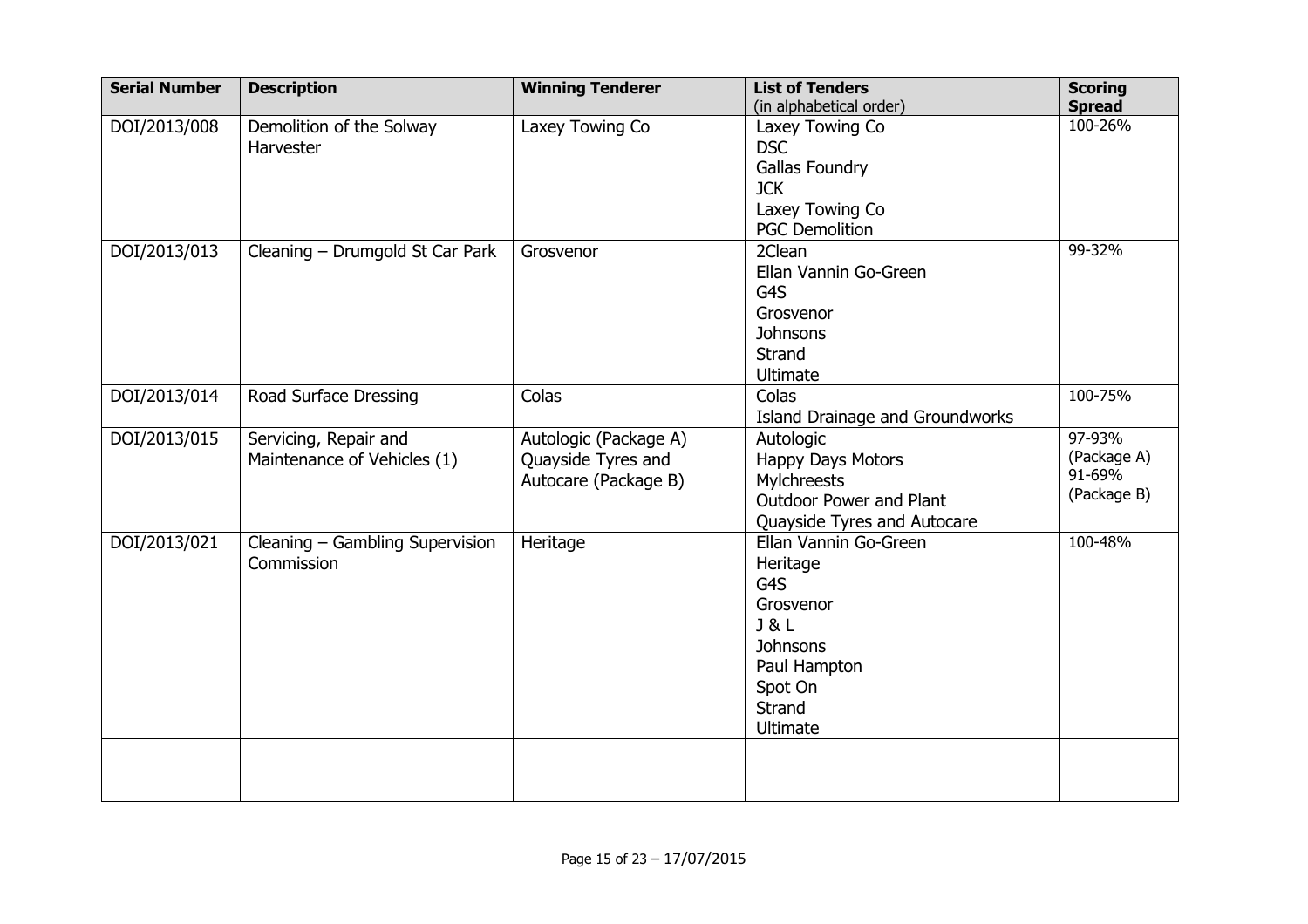| <b>Serial Number</b> | <b>Description</b>                                  | <b>Winning Tenderer</b> | <b>List of Tenders</b>                                                                                                   | <b>Scoring</b>          |
|----------------------|-----------------------------------------------------|-------------------------|--------------------------------------------------------------------------------------------------------------------------|-------------------------|
| DOI/2013/022         | Cleaning $-$ Insurance and<br>Pensions Authority    | Strand                  | (in alphabetical order)<br>Ellan Vannin Go-Green<br>Heritage<br>G4S<br>Grosvenor<br><b>Johnsons</b><br>Spot On<br>Strand | <b>Spread</b><br>92-45% |
| DSC/2013/005         | Provision of Medical Assessment<br><b>Services</b>  | Dependability           | <b>Ultimate</b><br>Dependability                                                                                         | n/a                     |
| GR/2013/001          | Removal of Bodies of Deceased<br>Persons            | Churchyard Services     | Churchyard Services<br>G4S<br><b>Manx Memorials</b><br><b>P&amp;C Services</b>                                           | 93-79%                  |
| TRE/2013/004         | Independent Auditor for Local<br><b>Authorities</b> | <b>Grant Thornton</b>   | <b>Browne Craine</b><br><b>Crowe Clark Whitehill</b><br><b>Deloitte</b><br><b>Grant Thornton</b><br><b>PwC</b>           | 100-60%                 |
| TRE/2013/008         | Cleaning - Custom's House                           | Grosvenor               | Ellan Vannin Go-Green<br>Grosvenor<br>Strand<br>Ultimate                                                                 | 98-74%                  |
| TRE/2013/009         | Window Cleaning - Customs<br>House                  | Phil Kniveton           | Phil Kniveton<br>Strand                                                                                                  | 96-86%                  |
| TRE/2013/010         | Cleaning - St Mary's Court                          | <b>Ultimate</b>         | Ellan Vannin Go-Green<br>Grosvenor<br><b>Johnsons</b><br>Spot On<br>Social Enterprises<br>Strand<br>Ultimate             | 94-54%                  |
|                      |                                                     |                         |                                                                                                                          |                         |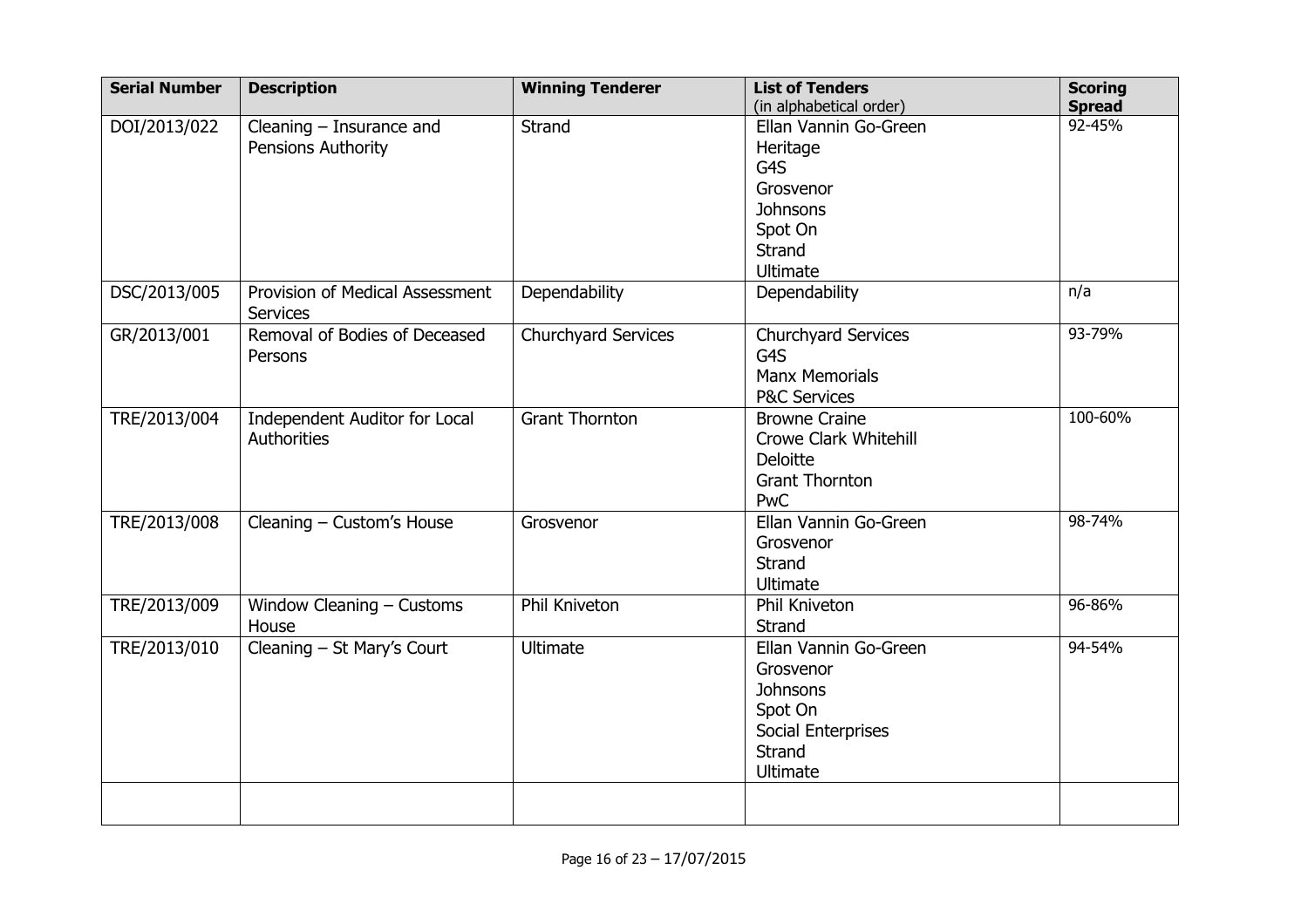| <b>Serial Number</b> | <b>Description</b>                               | <b>Winning Tenderer</b> | <b>List of Tenders</b><br>(in alphabetical order)                                  | <b>Scoring</b><br><b>Spread</b> |
|----------------------|--------------------------------------------------|-------------------------|------------------------------------------------------------------------------------|---------------------------------|
| TRE/2013/012         | Cleaning - Financial Supervision<br>Commission   | 2Clean                  | 2Clean<br>G4S<br>Strand<br>Ultimate                                                | 93-65%                          |
| TRE/2013/013         | Cleaning - Markwell House                        | Grosvenor               | Ellan Vannin Go-Green<br>G4S<br>Grosvenor<br><b>Johnsons</b><br>Strand<br>Ultimate | 97-63%                          |
| TRE/2013/013         | Provision of Insurance Broker<br><b>Services</b> | Aon                     | Aon<br>Rossborough                                                                 | 90-84%                          |
| TRE/2013/014         | Window Cleaning - Markwell<br>House              | Strand                  | P&M<br>Phil Kniveton<br>Strand                                                     | 100-41%                         |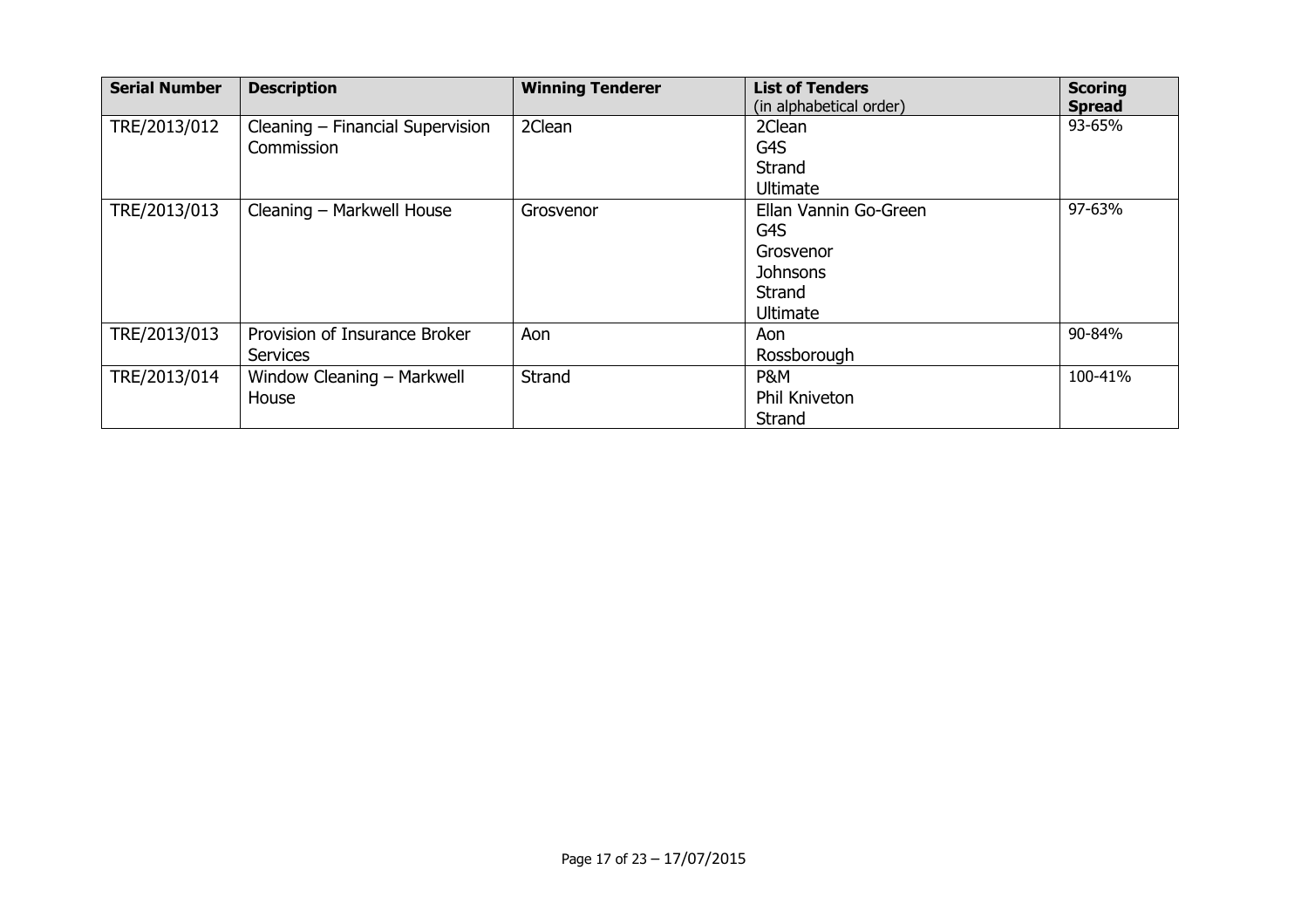| 2014 ref.            |                                                          |                                                                                      |                                                                                                                                                                                     |                                 |
|----------------------|----------------------------------------------------------|--------------------------------------------------------------------------------------|-------------------------------------------------------------------------------------------------------------------------------------------------------------------------------------|---------------------------------|
| <b>Serial Number</b> | <b>Description</b>                                       | <b>Winning Tenderer</b>                                                              | <b>List of Tenders</b><br>(in alphabetical order)                                                                                                                                   | <b>Scoring</b><br><b>Spread</b> |
| CAB/2014/010         | Patient Track and Trigger System<br>for Noble's Hospital | Patientrack Ltd                                                                      | Patientrack Itd<br>The Learning Clinic                                                                                                                                              | 100-87.5%                       |
| DEC/2014/002         | <b>Pupil Transportation Service</b>                      | A1 Taxis<br>Castletown Taxis<br><b>Ramsey Taxis</b><br><b>RTS</b><br><b>Telecabs</b> | A1 Taxis<br><b>Bunty's Taxis</b><br>Castletown Taxis<br><b>Ramsey Taxis</b><br><b>RTS</b><br><b>Telecabs</b><br><b>Tynwald Taxis</b>                                                | n/a                             |
| DEC/2014/003         | Supply of Fitness Equipment                              | Technogym                                                                            | Lifefitness<br><b>Matrix</b><br>Pulse<br>Technogym                                                                                                                                  | 88-87%                          |
| DED/2014/011<br>(1)  | Lot 1 Business Development and<br>Representation - China | K Land Consulting                                                                    | <b>Business Development International</b><br>China Go Abroad<br><b>Chopsticks Club</b><br>K Land Consulting<br><b>MX Media</b><br>Royal Relocation<br><b>Sunther Consulting</b>     | 86-39%                          |
| DED/2014/011<br>(2)  | Lot 2 Public Relations Services -<br>China               | <b>Paradigm Communications</b>                                                       | China Go Abroad<br>Chopsticks Club<br>Mainstream<br>Marketing<br>and<br>Communication<br><b>MX Media</b><br>Paradigm Communication<br>Royal Relocation<br><b>Sunther Consulting</b> | $66 - 37%$                      |
| DED/2014/015         | <b>TT Portable Toilets</b>                               | Ace Hire                                                                             | Ace Hire                                                                                                                                                                            | n/a                             |
| DED/2014/016         | <b>Cruise Market Consultant</b>                          | Doehle (IOM) Ltd                                                                     | Doehle (IOM) Ltd<br><b>Keene Communications</b><br><b>Terry Toohey</b>                                                                                                              | 60-44.4%                        |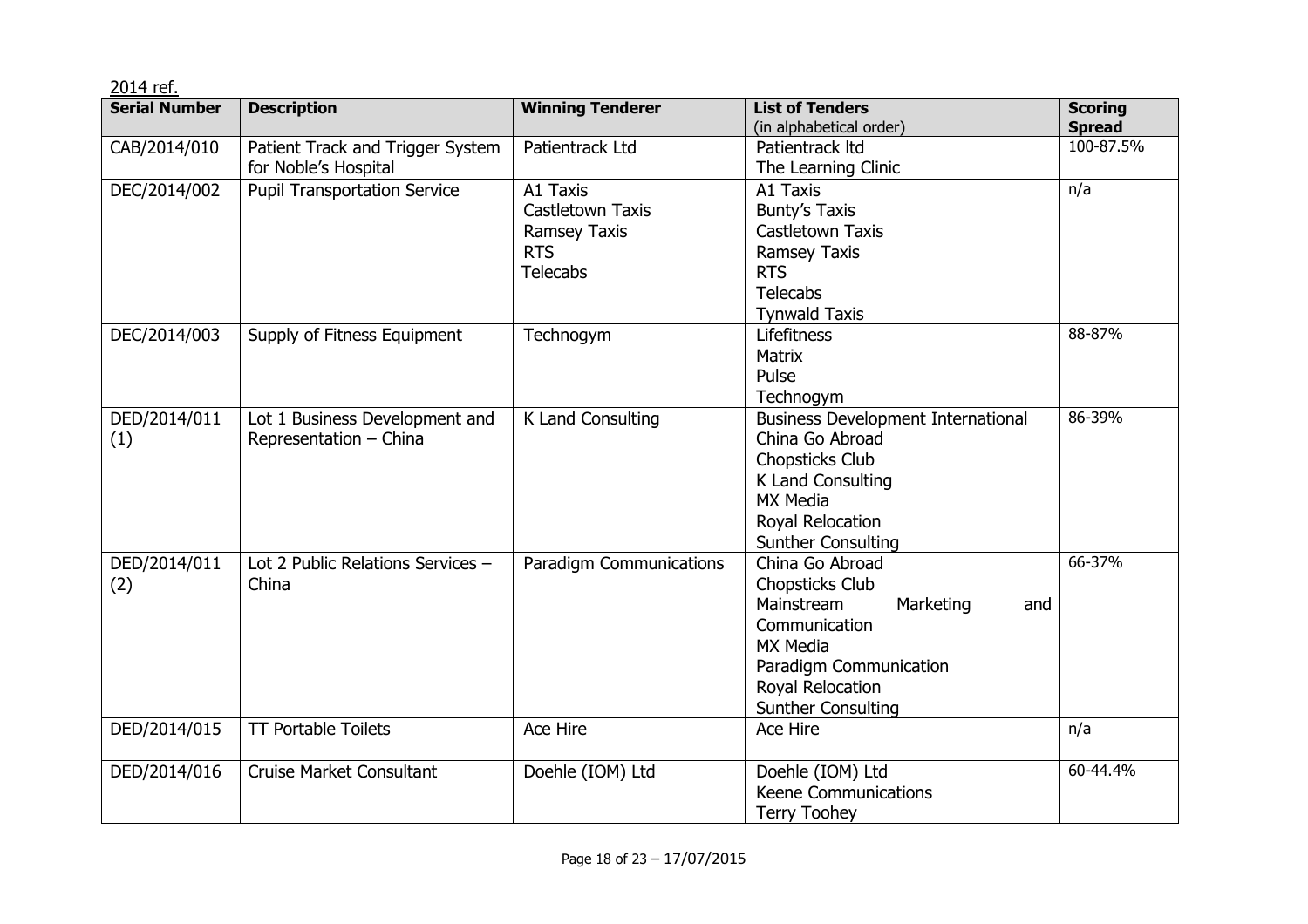| <b>Serial Number</b> | <b>Description</b>               | <b>Winning Tenderer</b>      | <b>List of Tenders</b>              | <b>Scoring</b> |
|----------------------|----------------------------------|------------------------------|-------------------------------------|----------------|
|                      |                                  |                              | (in alphabetical order)             | <b>Spread</b>  |
| DED/2014/017         | TT Grandstand Electrical Support | Ardern & Druggan Ltd         | Aggreko (UK) Ltd                    | 100-68%        |
|                      | <b>Services</b>                  |                              | Aredern & Druggan Ltd               |                |
| DED/2014/019         | <b>TT Entertainment</b>          | Gorilla Marketing & Events   | Gorilla Marketing & events          | 94-68%         |
|                      |                                  |                              | Straightliners Ltd                  |                |
|                      |                                  |                              | <b>Vertical Trix Ltd</b>            |                |
| DEFA/2014/003        | Clearfelling and Cut to Waste    | Countryside Maintenance      | <b>ABC Tree Surgery</b>             | 100-37%        |
| MC003                |                                  | Treetech                     | Countryside Maintenance             |                |
|                      |                                  |                              | Firewood                            |                |
|                      |                                  |                              | Island Tree and Landscaping         |                |
|                      |                                  |                              | Sean Hughes                         |                |
|                      |                                  |                              | Treetech                            |                |
| DEFA/2014/005        | Fisheries Scientist and Support  | <b>Bangor University</b>     | Agrifood and Biosciences            | 100-64%        |
|                      | <b>Services</b>                  |                              | Institute/Queens University Belfast |                |
|                      |                                  |                              | <b>Bangor University</b>            |                |
| DHA/2014/002         | Forensic Services (Fingerprints  | Cumbria Constabulary         | Cumbria Constabulary                | 100-71%        |
|                      | and Footwear analysis)           |                              | Yorkshire and Humberside            |                |
| DHSC/2014/001        | Residential Care - Glenroyd and  | Praxis Care                  | Praxis Care                         | n/a            |
|                      | Ingledene                        |                              |                                     |                |
| DHSC/2014/005        | Advocacy Services - Adults with  | <b>United Response</b>       | <b>United Response</b>              | n/a            |
|                      | learning disabilities            |                              |                                     |                |
| DHSC/2014/008        | <b>Washer Disinfectors</b>       | <b>MMM Medical Equipment</b> | <b>Belimed</b>                      | 100-86%        |
|                      |                                  |                              | Dekomed                             |                |
|                      |                                  |                              | Getinge                             |                |
|                      |                                  |                              | MMM Medical Equipment               |                |
| DHSC/2014/011        | Children and Families Services - | St Christopher's             | Children's Centre                   | 93-82%         |
|                      | <b>Residential Services</b>      |                              | St Christopher's                    |                |
| DHSC/2014/011        | Children and Families Services - | St Christopher's             | Children's Centre                   | 100-72%        |
|                      | Looked After Children Services   |                              | St Christopher's                    |                |
| DHSC/2014/011        | Children and Families Services - | St Christopher's             | Children's Centre                   | 99-80%         |
|                      | Leaving Care Services            |                              | St Christopher's                    |                |
|                      |                                  |                              |                                     |                |
|                      |                                  |                              |                                     |                |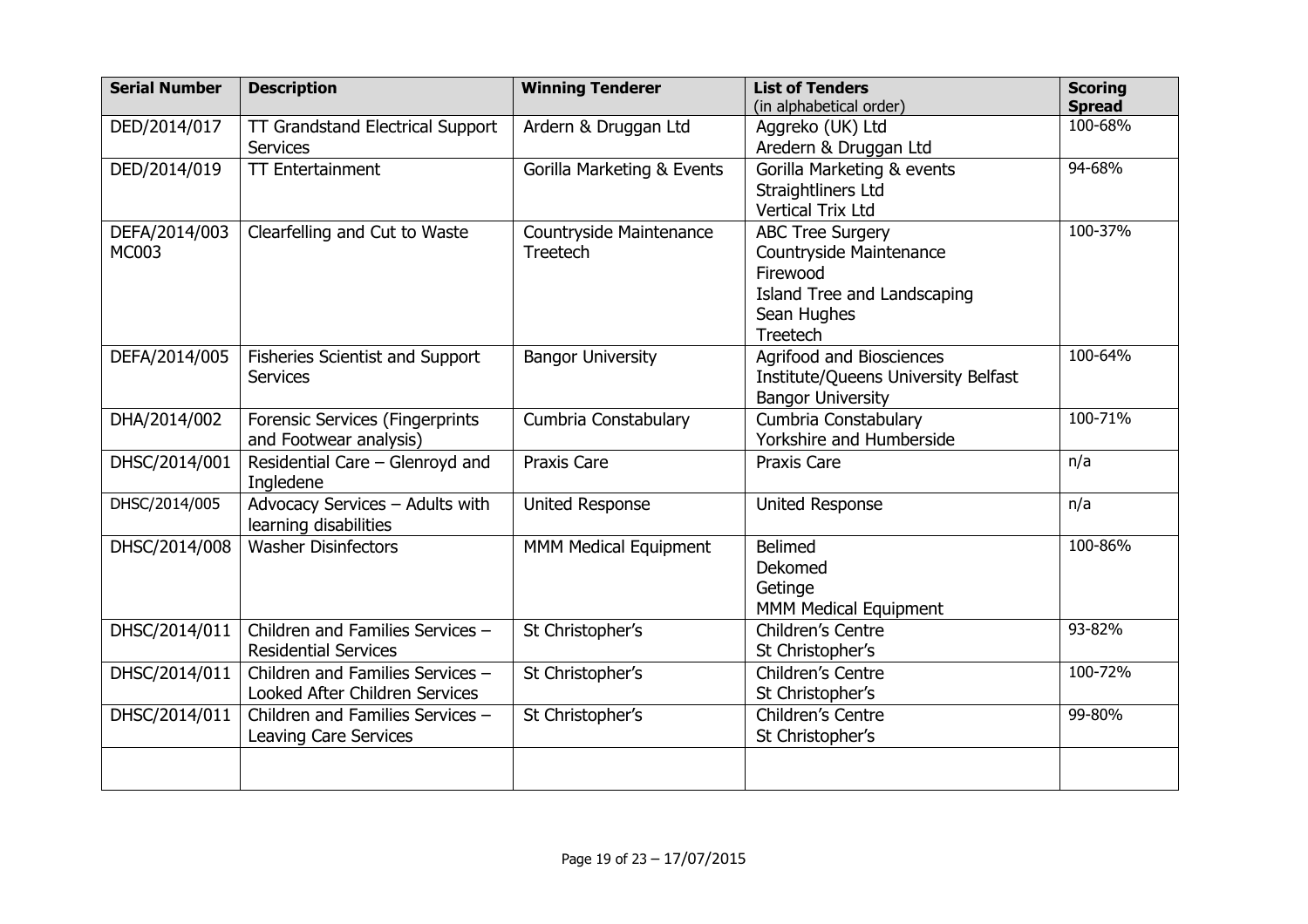| <b>Serial Number</b> | <b>Description</b>                | <b>Winning Tenderer</b>        | <b>List of Tenders</b>                | <b>Scoring</b> |
|----------------------|-----------------------------------|--------------------------------|---------------------------------------|----------------|
|                      |                                   |                                | (in alphabetical order)               | <b>Spread</b>  |
| DHSC/2014/012        | Review of DHSC Budget             | Deloitte                       | <b>Baker Tilly</b>                    | 86-38%         |
|                      | Structures (mini comp)            |                                | Capita                                |                |
|                      |                                   |                                | <b>Deloitte</b>                       |                |
|                      |                                   |                                | <b>PWC</b>                            |                |
|                      |                                   |                                | <b>SBA</b>                            |                |
| DOH/2014/002         | <b>Enteral Feeds</b>              | Abbott                         | Abbott                                | n/a            |
| DOH/2014/003         | <b>TT Helicopter</b>              | <b>Atlas Helicopters</b>       | <b>Atlas Helicopters</b>              | n/a            |
| DOH/2014/004         | <b>Breast Screening Programme</b> | University Hospital of South   | University<br>Hospital<br>of<br>South | 88-86%         |
|                      |                                   | Manchester                     | Manchester                            |                |
|                      |                                   |                                | Warwickshire, Solihull and Coventry   |                |
|                      |                                   |                                | <b>Breast Screening Service</b>       |                |
| DOH/2014/007         | Ambulance Modular Body            | Auto conversions t/a Wilker    | Auto conversions t/a Wilker           | 100-88%        |
|                      |                                   |                                | MacNiellie                            |                |
| DOI/2014/002         | Cleaning - Thie Slieau Whallian   | <b>Ultimate</b>                | Grosvenor                             | 95-56%         |
|                      |                                   |                                | <b>Johnsons</b>                       |                |
|                      |                                   |                                | Strand                                |                |
|                      |                                   |                                | <b>Ultimate</b>                       |                |
| DOI/2014/003         | Cleaning - Various DEFA           | Strand                         | Ellan Vannin Go-Green                 | 96-86%         |
|                      | buildings                         |                                | Spot On                               |                |
|                      |                                   |                                | <b>Strand</b>                         |                |
|                      |                                   |                                | <b>Ultimate</b>                       |                |
| DOI/2014/004         | Cleaning - Sulby Claddagh         | <b>Spotless</b>                | <b>Spotless</b>                       | 100-70%        |
|                      |                                   |                                | Ultimate                              |                |
| DOI/2014/006         | Supply of Hydraulic Lifting       | <b>Bosch Rexroth</b>           | <b>Bosch Rexroth</b>                  | n/a            |
|                      | Cylinders for Linkspan            |                                |                                       |                |
| DOI/2014/007         | Vehicle Servicing Repairs and     | Ocean Ford (Package 3)         | Autologic                             | 82-75%         |
|                      | Maintenance (2)                   | <b>Outdoor Power and Plant</b> | Mylchreest's                          | (Package 3)    |
|                      |                                   | (Package 4)                    | Ocean Ford                            | 83-76%         |
|                      |                                   |                                | <b>Outdoor Power and Plant</b>        | (Package 4)    |
|                      |                                   |                                | Quayside Tyres and Exhaust Autocare   |                |
|                      |                                   |                                | Centre                                |                |
|                      |                                   |                                |                                       |                |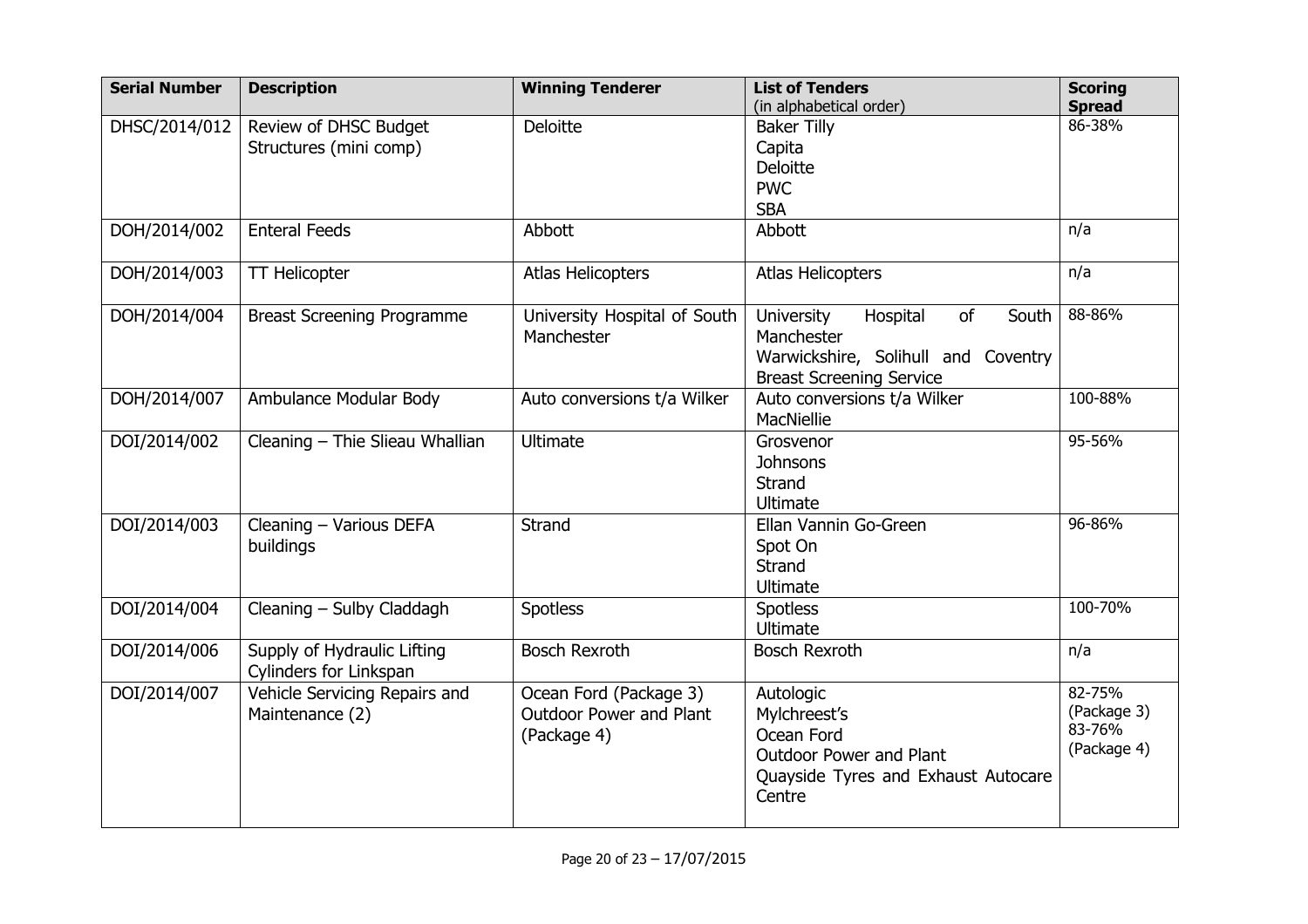| <b>Serial Number</b> | <b>Description</b>                | <b>Winning Tenderer</b>          | <b>List of Tenders</b>          | <b>Scoring</b>           |
|----------------------|-----------------------------------|----------------------------------|---------------------------------|--------------------------|
|                      |                                   |                                  | (in alphabetical order)         | <b>Spread</b><br>100-67% |
| DOI/2014/012         | Transportation of Skips - Isle of | Corletts                         | Corletts                        |                          |
|                      | Man Meat Plant/Animal Waste       |                                  | <b>DCS</b>                      |                          |
|                      | Processing Plant                  |                                  | <b>DSC</b>                      |                          |
|                      |                                   |                                  | <b>Trevor Glassey</b>           |                          |
| DOI/2014/022         | <b>TT Highway Services</b>        | KPC (Lots 1, 2, 4)               | Corletts                        | Various by lot           |
|                      | Lot $1 -$ Black and White Kerb    | RGW (Lots 3, 5)                  | Colas                           |                          |
|                      | Painting                          | Corletts (Lot 6)                 | <b>KPC</b>                      |                          |
|                      | Lot $2$ – Barriers, Ropes etc     |                                  | <b>RGW</b>                      |                          |
|                      | Lot $3 - S100$ Signage            |                                  |                                 |                          |
|                      | Lot $4 -$ Access Road             |                                  |                                 |                          |
|                      | Lot $5 -$ Cone Crews              |                                  |                                 |                          |
|                      | Lot $6$ – Sweepers                |                                  |                                 |                          |
| DOI/2014/023         | Cleaning - Keyll Darree           | G4S                              | 2Clean                          | 100-49%                  |
|                      |                                   |                                  | Ellan Vannin                    |                          |
|                      |                                   |                                  | G4S                             |                          |
|                      |                                   |                                  | Grosvenor                       |                          |
|                      |                                   |                                  | Spot On                         |                          |
|                      |                                   |                                  | <b>Strand Ultimate</b>          |                          |
| DOI/2014/024         | Cleaning - Cronk Coar             | Grosvenor                        | 2Clean                          | 100-45%                  |
|                      |                                   |                                  | Ellan Vannin                    |                          |
|                      |                                   |                                  | G4S                             |                          |
|                      |                                   |                                  | Grosvenor                       |                          |
|                      |                                   |                                  | Paul Hampton                    |                          |
|                      |                                   |                                  | Heritage                        |                          |
|                      |                                   |                                  | Spot On                         |                          |
|                      |                                   |                                  | <b>Ultimate</b>                 |                          |
| MNH/2014/001         | Souvenir Guidebooks               | Isle of Man Advertising          | Carnegie Publishing             | 100-73%                  |
|                      |                                   |                                  | Isle of Man Advertising         |                          |
|                      |                                   |                                  | Jarrold Publishing              |                          |
|                      |                                   |                                  | <b>Mannin Media</b>             |                          |
|                      |                                   |                                  | Words and Spaces                |                          |
| TRE/2014/004         | <b>Court Security Services</b>    | <b>Resource Support Services</b> | G4S Secure Solutions (IOM)      | 95-35%                   |
|                      |                                   | (ION)                            | Resource Support Services (IOM) |                          |
|                      |                                   |                                  | <b>Total Guard Group</b>        |                          |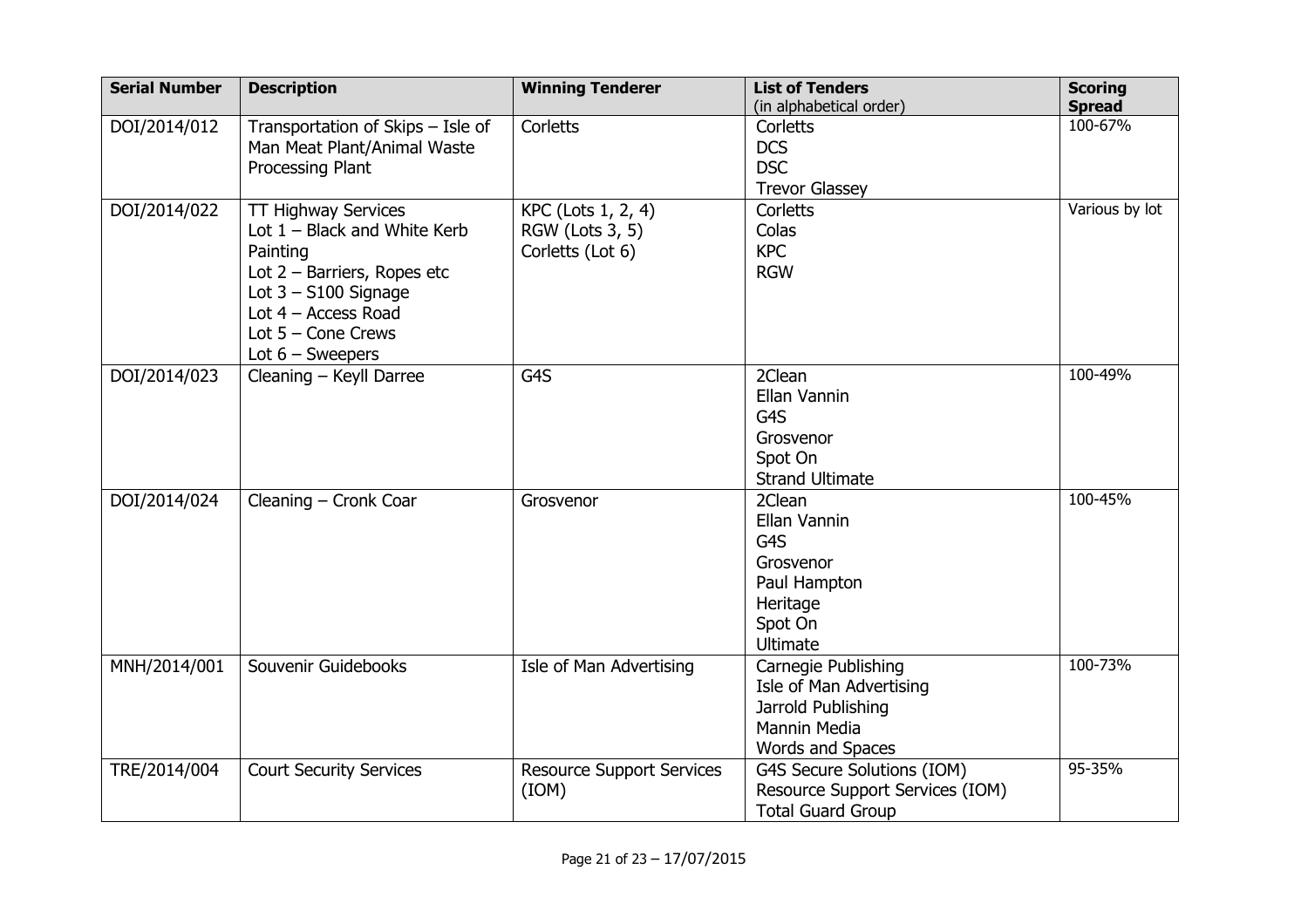## <u>2015 ref.</u>

| <b>Serial Number</b> | <b>Description</b>                | <b>Winning Tenderer</b>         | <b>List of Tenders</b>          | <b>Scoring</b> |
|----------------------|-----------------------------------|---------------------------------|---------------------------------|----------------|
|                      |                                   |                                 | (in alphabetical order)         | <b>Spread</b>  |
| CAB/2015/004         | GTS Mini Competition for          | Intelligence                    | Deloitte LLP                    | 86-66          |
|                      | <b>Consultancy Services</b>       |                                 | Encaje Ltd                      |                |
|                      |                                   |                                 | Intelligence                    |                |
|                      |                                   |                                 | <b>MIAA</b>                     |                |
|                      |                                   |                                 | Thyke Ltd                       |                |
| DED/2015/001         | Information Printing, Storage and | Mannin Group                    | Bridson & Horrox                | 100-85%        |
|                      | <b>Distribution</b>               |                                 | Mannin Group                    |                |
|                      |                                   |                                 | Words & Spaces                  |                |
| DED/2015/003         | <b>TT Temporary Fanzone</b>       | <b>Grandstands GB</b>           | Arena Seating                   | 90-72%         |
|                      | Grandstands                       |                                 | Grandstands GB                  |                |
| DHSC/2015/001        | <b>Off-Island Placement</b>       | Royal Mencap                    | Royal Mencap                    | 100-95%        |
|                      |                                   |                                 | <b>United Response</b>          |                |
| DHSC/2015/007        | Car Park Management Services      | <b>G4S Secure Solutions IOM</b> | Creativ                         | 88-46%         |
|                      |                                   |                                 | <b>G4S Secure Solutions IOM</b> |                |
|                      |                                   |                                 | Grosvenor                       |                |
|                      |                                   |                                 | <b>Strand</b>                   |                |
|                      |                                   |                                 | <b>Total Guard</b>              |                |
| DOI/2015/001         | Supply of Bus Timetables          | Mannin Media                    | <b>Bridson and Horrox</b>       | 100-74%        |
|                      |                                   |                                 | Mannin Media                    |                |
| DOI/2015/008         | Cleaning - Public Transport       | Grosvenor                       | Grosvenor                       | 100-48%        |
|                      | <b>Facilities</b>                 |                                 | Spot On                         |                |
|                      |                                   |                                 | Strand                          |                |
| IPA/2015/001         | <b>Professional Services</b>      | <b>PwC</b>                      | Deloitte                        | 100-59%        |
|                      |                                   |                                 | <b>KPMG</b>                     |                |
|                      |                                   |                                 | <b>PwC</b>                      |                |
|                      |                                   |                                 | <b>Towers Watson</b>            |                |
|                      |                                   |                                 |                                 |                |
|                      |                                   |                                 |                                 |                |
|                      |                                   |                                 |                                 |                |
|                      |                                   |                                 |                                 |                |